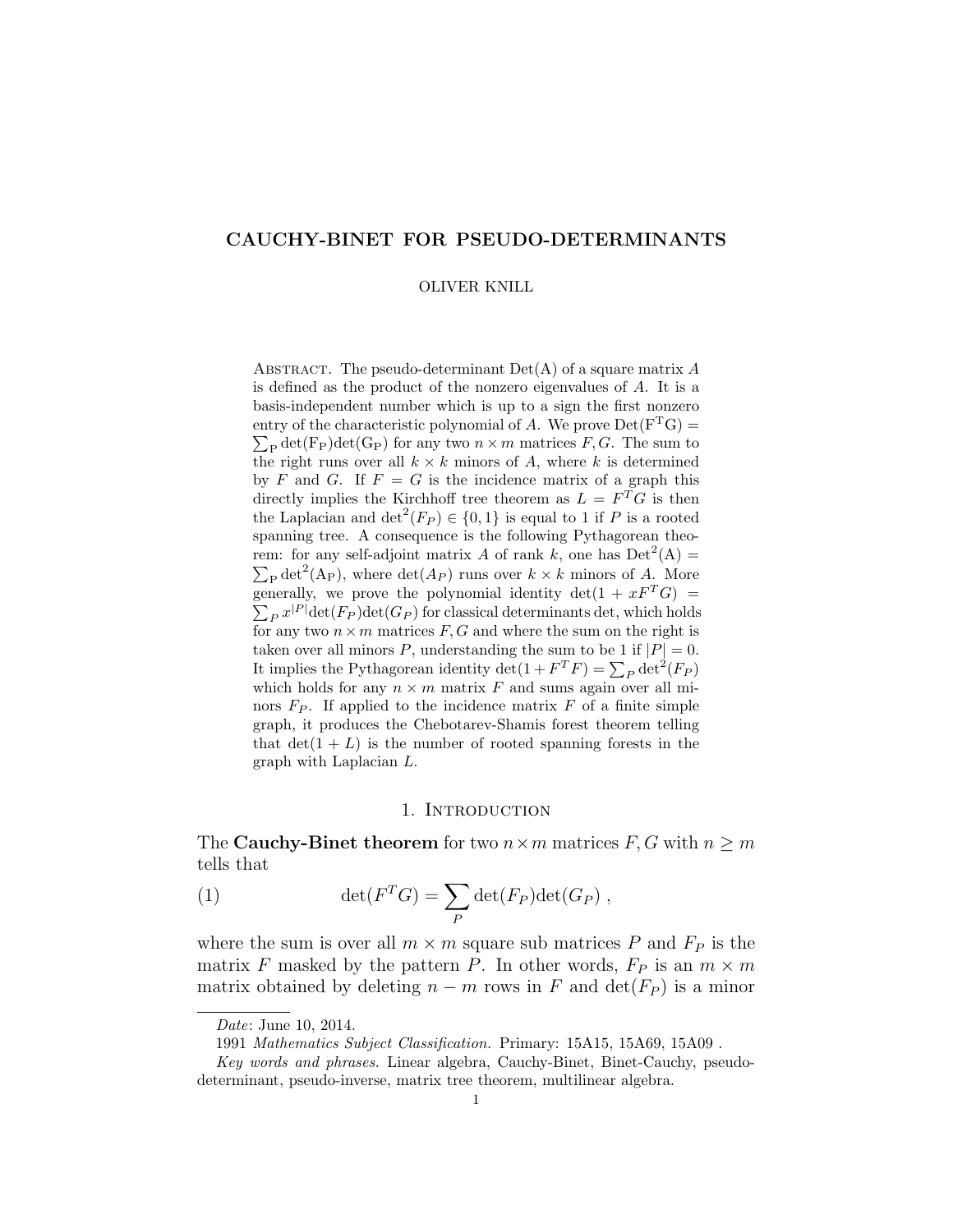of F. In the special case  $m = n$ , the formula is the product formula  $\det(F^T G) = \det(F^T) \det(G)$  for determinants. Direct proofs can be found in [39, 34, 41]. An elegant multi-linear proof is given in [23], where it is called "almost tautological". A graph theoretical proof using the Lindström-Gessel-Viennot lemma sees matrix multiplication as a concatenation process of directed graphs and determinants as a sum of weighted path integrals [3]. The classical Cauchy-Binet theorem implies the Pythagorean identity  $\det(F^T F) = \sum_P \det^2(F_P)$  for square matrices which is also called Lagrange Identity  $\overline{4}$ , where P runs over all  $m \times m$  sub-matrices of F. This formula is used in multivariable calculus in the form  $|\vec{v}|^2 |\vec{w}|^2 - (\vec{v} \cdot \vec{w})^2 = |\vec{v} \wedge \vec{w}|^2$  and is useful to count the number of basis choices in matroids [2]. The Cauchy-Binet formula assures that the determinant is compatible with the matrix product. Historically, after Leibniz introduced determinants in 1693 [40], and Vandermonde made it into a theory in 1776 [24], Binet and Cauchy independently found the product formula for the determinant around 1812 [8, 14, 45, 9, 12], even before matrix multiplication had been formalized. [16, 24] noticed that Lagrange had mentioned a similar result before in the three dimensional case. The term "matrix" was used by Sylvester first in 1850 [44, 55, 56]. The book [24] mentions that Binet's proof was not complete. It was Cayley who looked first at the matrix algebra [15, 32, 43, 42]. It is evident today that the Cauchy-Binet formula played a pivotal role for the development of matrix algebra. Early textbooks like [50] illustrate how much the notation of determinants has changed over time.

In this paper, we extend the Cauchy-Binet formula (1) to matrices with determinant 0. Theorem 2) will follow from Theorem 7) and imply new formulas for classical determinants like Theorem 8). The pseudodeterminant  $Det(A)$  for a square matrix A is defined as the product of the nonzero eigenvalues of A, with the assumption  $Det(0) = 1$  for a matrix with all zero eigenvalues like  $A = 0$  or nilpotent matrices. The later assumption renders all formulas also true for zero matrices. Looking at singular matrices with pseudo-determinants opens a new world, which formula (1) buries under the trivial identity " $0 = 0$ ". The extension of Cauchy-Binet to pseudo-determinants is fascinating because these determinants are not much explored and because Cauchy-Binet for pseudo-determinants is not a trivial extension of the classical theorem. One reason is that the most commonly used form of Cauchy-Binet is false, even for diagonal square matrices  $A, B$ : while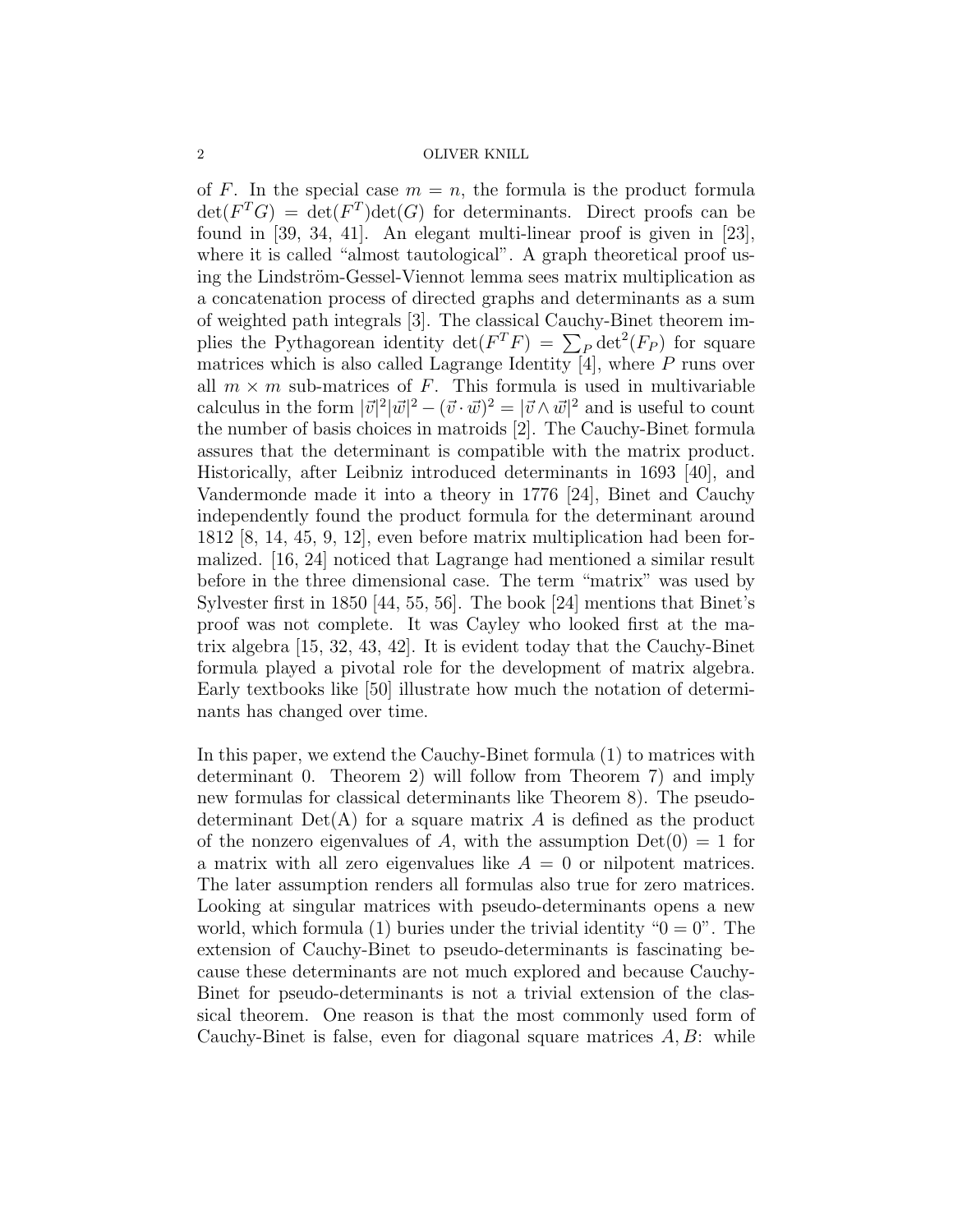$Det(AB) = Det(BA)$  is always true, we have in general:

$$
Det(AB) \neq Det(A)Det(B)
$$
  
as the example  $A = \begin{bmatrix} 2 & 0 \\ 0 & 0 \end{bmatrix}$ ,  $B = \begin{bmatrix} 0 & 0 \\ 0 & 2 \end{bmatrix}$  shows.

What can be generalized? Because eigenvalues of square matrices C and  $C<sup>T</sup>$  agree, it is true that  $Det(C) = Det(C<sup>T</sup>)$  for square matrices. In particular,  $Det(F<sup>T</sup>G) = Det(G<sup>T</sup>F)$  if F, G are  $n \times m$  matrices. It is also true - even so it is slightly less obvious - that  $Det(F<sup>T</sup>G) = Det(FG<sup>T</sup>)$ . The later follows from the fact that  $F^T G$  and  $F G^T$  are essentially isospectral, meaning that they have the same nonzero eigenvalues. If  $F, G$  are not square, then one of the products has zero eigenvalues so that we need the pseudo-determinant for this identity to be interesting. Experiments indicated us that summing over determinants of square matrices on the right hand side works. We will show:

**Theorem 1.** If F, G are  $n \times m$  matrices, then

(2) 
$$
Det(FTG) = \sum_{P} det(F_{P})det(G_{P}),
$$

where the sum is over all  $k \times k$  sub matrix masks P of F, and where k is such that  $p_k(-x)^{m-k}$  is the smallest order entry in the characteristic polynomial  $p_0(-x)^m + p_1(-x)^{m-1} + \cdots + p_k(-x)^{m-k}$  of  $F^T G$ .

The formula holds also in limiting cases like for nilpotent  $F^T G$ , in which case  $k = 0$  and both sides are 1.

This is more general than the classical Cauchy-Binet theorem. If  $F^T G$ is not invertible but  $FG^T$  is, then one can use that  $Det(F^TG)$  =  $det(FG<sup>T</sup>)$  and use the classical Cauchy-Binet result. But Theorem 1) also applies if both  $F^T G$  and  $F G^T$  are singular. For a self-adjoint square matrix A of rank k in particular, the formula shows that  $Det(A^2)$ is a sum of squares of determinants  $\det^2(B)$  of  $k \times k$  sub matrices B. This uses that  $Det^2(A) = Det(A^2)$ , which is one of the identities for normal matrices to be discussed in the next section.

The pairing  $\langle F, G \rangle = \text{Det}(F^{T}G) = \langle G, F \rangle$  leads to a functional  $||F|| =$  $\sqrt{\langle F, F \rangle}$  on  $n \times m$  matrices. It is far from a norm, as  $||0|| = 1$ , and no triangle inequality nor Cauchy-Schwarz inequality  $\langle F, G \rangle \leq ||F|| ||G||$ holds. The sum of determinants  $\langle F, G \rangle$  depends in a nonlinear way on both F and G: if  $\lambda \neq 0$ , then

$$
\langle \lambda F, G \rangle = \lambda^k \langle F, G \rangle = \langle F, \lambda G \rangle ,
$$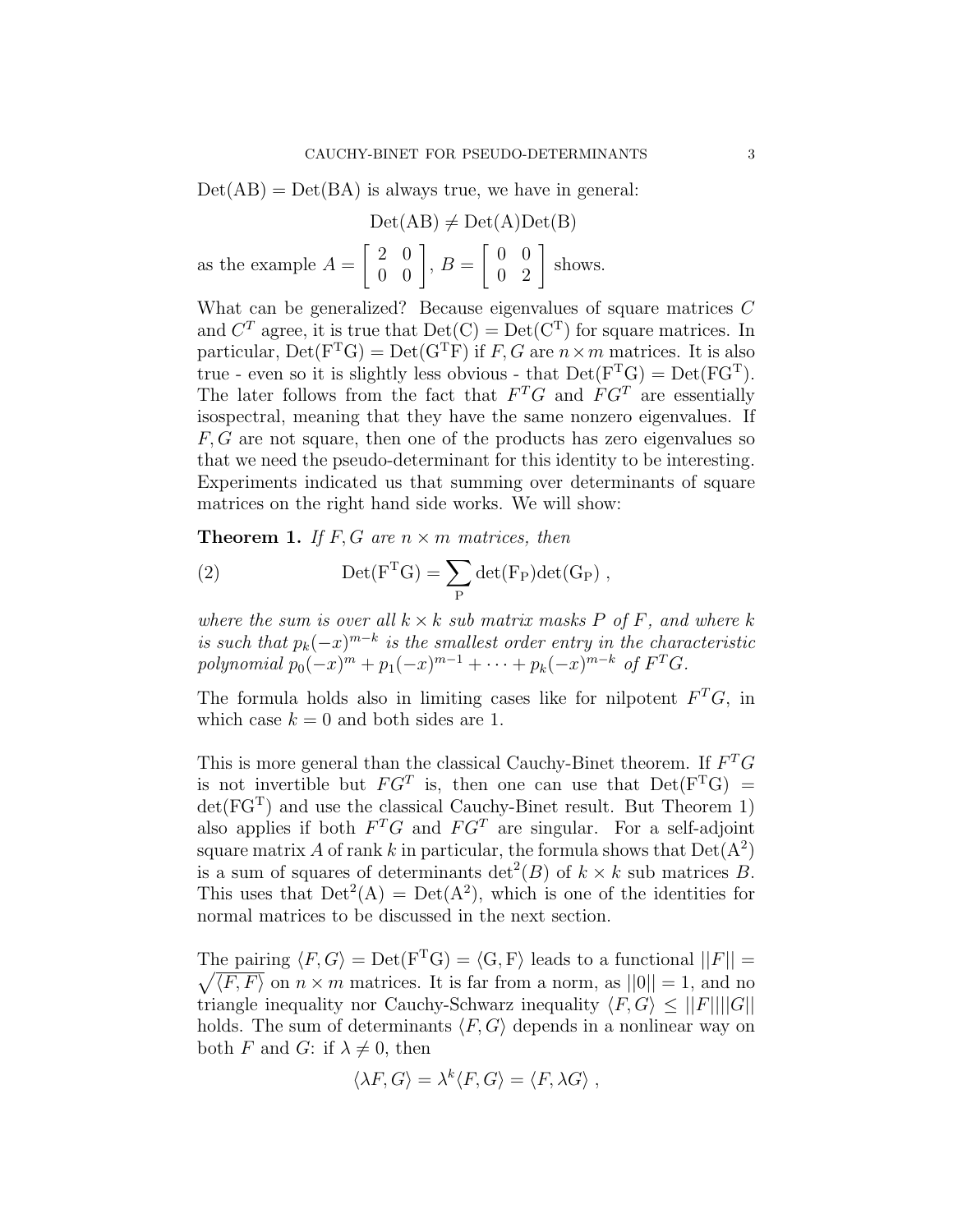where k is the number of nonzero eigenvalues of  $F^T G$  and where we again understand that for  $k = 0$ , all terms are 1.

The "sphere"  $X = ||A|| = 1$  in  $M(n, \mathbb{R})$  is a union of Cauchy-Binet varieties  $X_n = SL(n, R), X_{n-1}, \ldots, X_1, X_0$ . In the case  $M(2, \mathbb{R})$  for example, we have  $X = X_2 \cup X_1 \cup X_0 = SL(2, \mathbb{R}) \cup \{ad - bc = 0, a + d = 0\}$ 1 } ∪ N, where  $X_0 = N$  is the set of nilpotent matrices. The set  $X_1 = \{a(1 - b) - bc = 1\}$  is a two-dimensional quadric. In the case of diagonal 2 × 2 matrices, we have  $X = X_2 \cup X_1 \cup X_0 = \{ |ad| =$ 1 } ∪ { $ad = 0, |a + d| = 1$  } ∪ { $a = d = 0$ } which is a union of a hyperbola, four points  $\{(\pm 1, 0), \{(0, \pm 1)\}\$ and the origin  $\{(0, 0)\}\$ . In the case  $M(3, R)$  already, the unit sphere X is the 8-dimensional  $X_3 = SL(3, R)$  together with a 7-dimensional  $X_2$  and a 6-dimensional variety  $X_1$  as well as the variety of nilpotent matrices. The classical Cauchy-Binet theorem misses the three later ones. We see that the case  $\det(A) = 0$  is an unexpectedly rich place.

One of the main motivations for pseudo-determinants is graph theory, where the Laplacian matrix L always has a kernel. While  $\det(L)$  is zero and therefore not interesting,  $Det(L)$  has combinatorial meaning as it allows to count spanning trees in the graph. The number  $Det(L)$  indeed is a measure for the complexity of the graph. This paper grew while looking at questions in graph theory. The classical Kirchhoff matrix tree theorem is an immediate consequence of Theorem 1) because if  $F = G$  is the incidence matrix of a graph then  $A = F<sup>T</sup>G$  is the scalar Laplacian and  $Det(A) = Det(F<sup>T</sup>G) = \sum_{P} det(F_{P})^{2}$ . The Kirchhoff matrix tree theorem [7] can rely on the classical Cauchy-Binet theorem for invertible matrices. The reason is that for a connected graph, the kernel of the Laplacian is one-dimensional, so that  $Det(A) = n \cdot det(M)$ , where  $M$  is a minor of  $A$  which is a classical determinant. The proof can then proceed with the classical Cauchy-Binet theorem for M. We are forced to pseudo determinants when looking at geometric interpretations of trees in the simplex graph  $\mathcal{G}$ , which is the graph consisting of all complete subgraphs of a graph where two simplices of dimension difference 1 are connected if one is contained in the other. The operator  $L = D<sup>2</sup>$  on discrete differential forms [27] will then play an important role as the matrix  $|D|$  is the adjacency matrix of  $\mathcal G$ . The matrix L has a large kernel in general with  $\dim(\ker(L)) = \sum_i b_i = b$ , the sum of the Betti numbers of the graph which by the Hodge theorem is the total dimension of all harmonic forms. Theorem 1) gives a combinatorial interpretation of what  $Det(L)$  means, if L is the form Laplacian of a graph. The matrix L is large in general: if  $G = (V, E)$  has v complete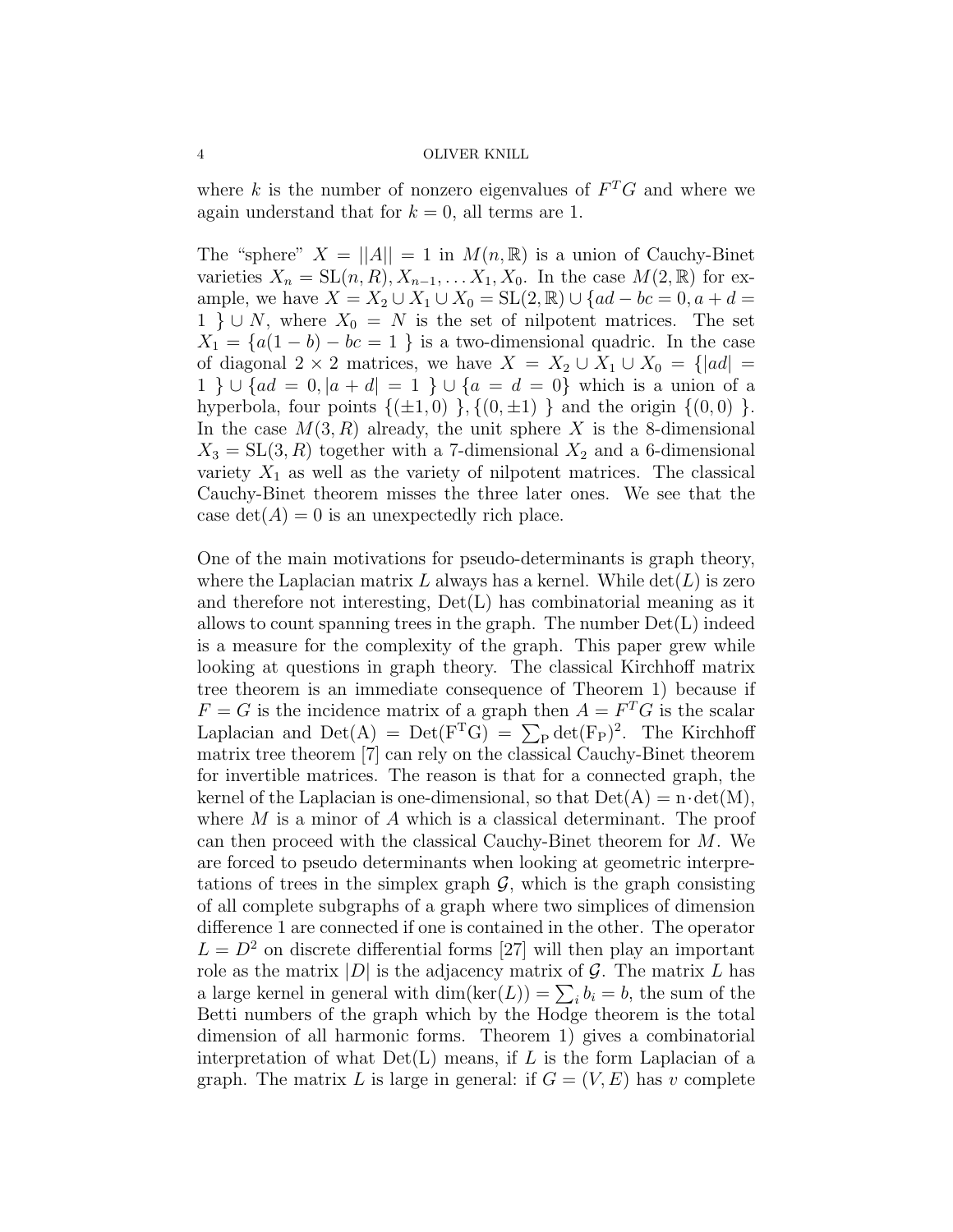subgraphs, then  $G$  has v vertices and L is a  $v \times v$  matrix. For the complete graph  $K_n$  for example,  $v = 2<sup>n</sup> - 1$ . We will see below that also the classical Kirchhoff matrix theorem can be understood more naturally using Cauchy-Binet for pseudo determinants.

Acknowledgements: Thanks to Fuzhen Zhang for a pointer on generalized matrix functions, to Nieves Castro González for references like [5, 6] and Woong Kook for information about more sophisticated matrix tree theorems. Thanks to Shlomo Sternberg for a historical discussion on Binet in 2007 which sparked my interest in this part of the history of linear algebra. Added in proof is a reference to [28], where it pointed out that the results of the current paper leads to a proof of the Chebotarev-Shamis forest theorem [48, 46]. Some linear algebra in this context has been summarized in the talk [29].

### 2. The pseudo-determinant

The **pseudo-determinant** of a square  $n \times n$  matrix A is defined as the product of the nonzero eigenvalues of A with the convention that the pseudo-determinant of a nilpotent matrix is 1. The choice for the later makes all formulas hold true unconditionally. As the sum over the empty set is naturally zero, the product over the empty set is naturally assumed to be 1. With this definition, the pseudo determinant is then the smallest coefficient  $p_k$  of the characteristic polynomial  $p_A(x) = \det(A-x) = p_0(-x)^n + p_1(-x)^{n-1} + \cdots + p_k(-x)^{n-k} + \cdots + p_n.$ This is 1 for nilpotent A, as  $\det(A-x) = (-x)^n$  for such matrices. Another extreme is  $Det(A) = p_n = det(A)$  if the matrix A is invertible.

We start with some basic facts about the pseudo-determinant  $Det(A)$ of a  $n \times n$  matrix A. Most points are obvious, but we did not find any references. Some multi-linear treatment of the pseudo-determinant will appear in the proof section of Theorem 7).

We denote with  $A^*$  the adjoint of A and with  $A^+$  the Moore-Penrose pseudo-inverse of A defined by  $A^+ = V D^+ U^*$  if  $A = U D V^*$  is the singular value decomposition (SVD) of A and  $D^+$  is the diagonal matrix which has the same zero entries than D and where  $D_{ii}^+ = 1/D_{ii}$ for the nonzero diagonal entries of D. Pseudo-inverses appear textbooks like [54] in the context of SVD. While SVD is not unique, the Moore-Penrose pseudo-inverse is. Denote by  $p_A(x) = \det(A - x)$  the characteristic polynomial of A. We use a sign choice used from  $[54, 10]$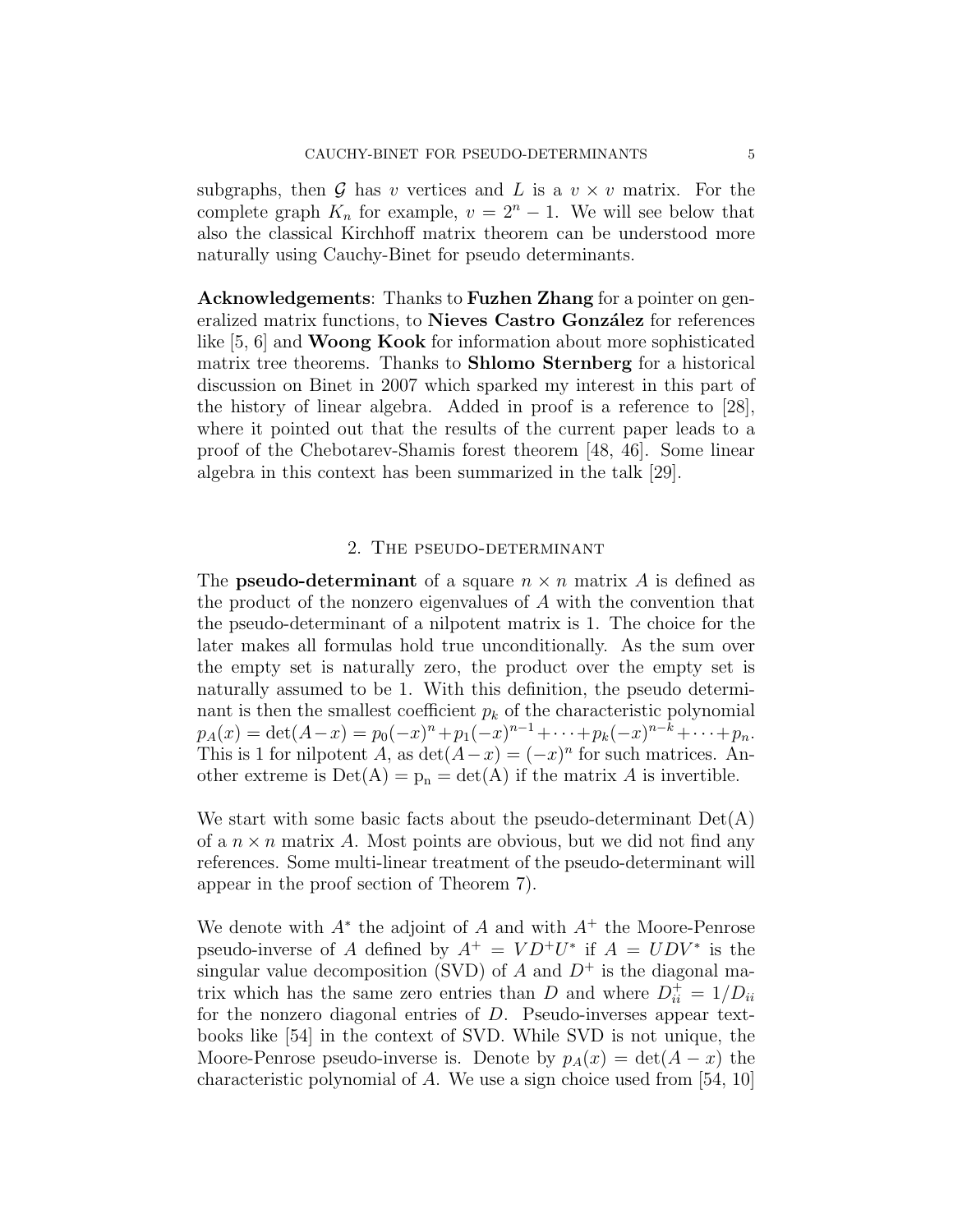and computer algebra systems like Mathematica. A matrix is selfadjoint if  $A = A^*$ , it is normal if  $AA^* = A^*A$ . We also denote by Q the unit cube in  $\mathbb{R}^n$  and by  $|Y|_k$  the k-volume of a k-dimensional parallelepiped Y in  $\mathbb{R}^n$ . Let  $\Lambda^k A$  denote the k'th exterior power of A. It is a  $\begin{pmatrix} n \\ n \end{pmatrix}$ k  $\setminus$ ×  $\left( n\right)$ k  $\setminus$ matrix which is determined by  $\Lambda^k A(e_1 \wedge \cdots \wedge e_k) = (Ae_1 \wedge \cdots \wedge Ae_k)$ .

If a basis  $\{e_i\}$  in  $\mathbb{R}^n$  is given, then  $e_I = e_{i_1} \wedge \cdots \wedge e_{i_k}$  with  $I \subset \{1, \ldots, n\}$ of cardinality k defines a basis of  $\Lambda^k \mathbb{R}^n$ . The matrix entries of  $[\Lambda^k A]_{IJ}$ are  $(\Lambda^k A e_I) \cdot e_J$ . The Pfaffian of a real skew-symmetric  $2n \times 2n$  matrix A is defined as follows: since A is naturally a 2-form in  $\mathbb{R}^{2n}$ , one can look at its n'th exterior power  $A \wedge \cdots \wedge A$  which is a 2n form pf $(A)e_1 \wedge \cdots \wedge e_{2n}$ and consequently defines the real number  $pf(A)$ . Since the Pfaffian satisfies  $pf^{2}(A) = det(A)$ , we can define the pseudo Pfaffian Pf(A) of a real skew-symmetric matrix A as the product of the nonzero entries  $\lambda_i$ , if A is orthogonally conjugated to a block-diagonal matrix containing diagonal blocks  $B_j =$  $\begin{bmatrix} 0 & \lambda_j \end{bmatrix}$  $-\lambda_j$  0 1 . The block diagonalization follows from the spectral theorem for real skew-symmetric matrices, which in turn follows from the fact that  $iA$  is a complex selfadjoint matrix if  $A$ is real skew symmetric and that  $S =$  $\begin{bmatrix} 1 & -1 \\ i & i \end{bmatrix}$  conjugates the skew diagonal blocks  $B_j$  to  $S^{-1}B_jS = \begin{bmatrix} i\lambda_j & 0 \\ 0 & i \end{bmatrix}$ 0  $-i\lambda_j$ 1 . We understand again that the pseudo Pfaffian satisfies  $Pf(A) = 1$  if  $A = 0$ . While  $pf(A) = 0$ for all skew  $(2n + 1) \times (2n + 1)$  matrices, the pseudo Pfaffian Pf(A) is never zero.

**Proposition 2.** Assume  $A, B \in M(n, \mathbb{C})$ .

- 1) If A is similar to B then  $Det(A) = Det(B)$ .
- 2) If A is invertible, then  $Det(A) = det(A)$ .
- 3) If P is an orthogonal projection onto a subspace then  $Det(P) = 1$ .
- 4) If A is real and normal, then  $|\text{Det}(A)| = |A(Q)|_k$  if  $k = \text{ran}(A)$ .
- 5)  $\mathrm{Det}(A^T) = \mathrm{Det}(A)$  and  $\mathrm{Det}(A^*) = \overline{\mathrm{Det}(A)}$ .
- 6) Det is discontinuous on  $M(n, \mathbb{R})$  or  $M(n, \mathbb{C})$  for  $n \geq 2$ .
- 7) The pseudo-inverse of a normal matrix satisfies  $Det(A^+) = 1/Det(A)$ .
- 8) Det(A) = p<sub>k</sub>, where  $p_A(x) = \det(A x) = p_0(-x)^n + \cdots + p_k(-x)^k$ .
- 9) Det(A) = tr( $\Lambda^k$ A), if A has exactly k nonzero eigenvalues.
- 10) For any A and  $m \in \mathbb{N}$ , one has  $Det(A^{m}) = Det^{m}(A)$ .
- 11) For  $A, B \in M(n, R)$  then  $Det(A^{T}B) = Det(AB^{T}) = Det(BA^{T}).$
- 12) Det(A) is never zero and if  $A = A^*$ , then Det(A) is real.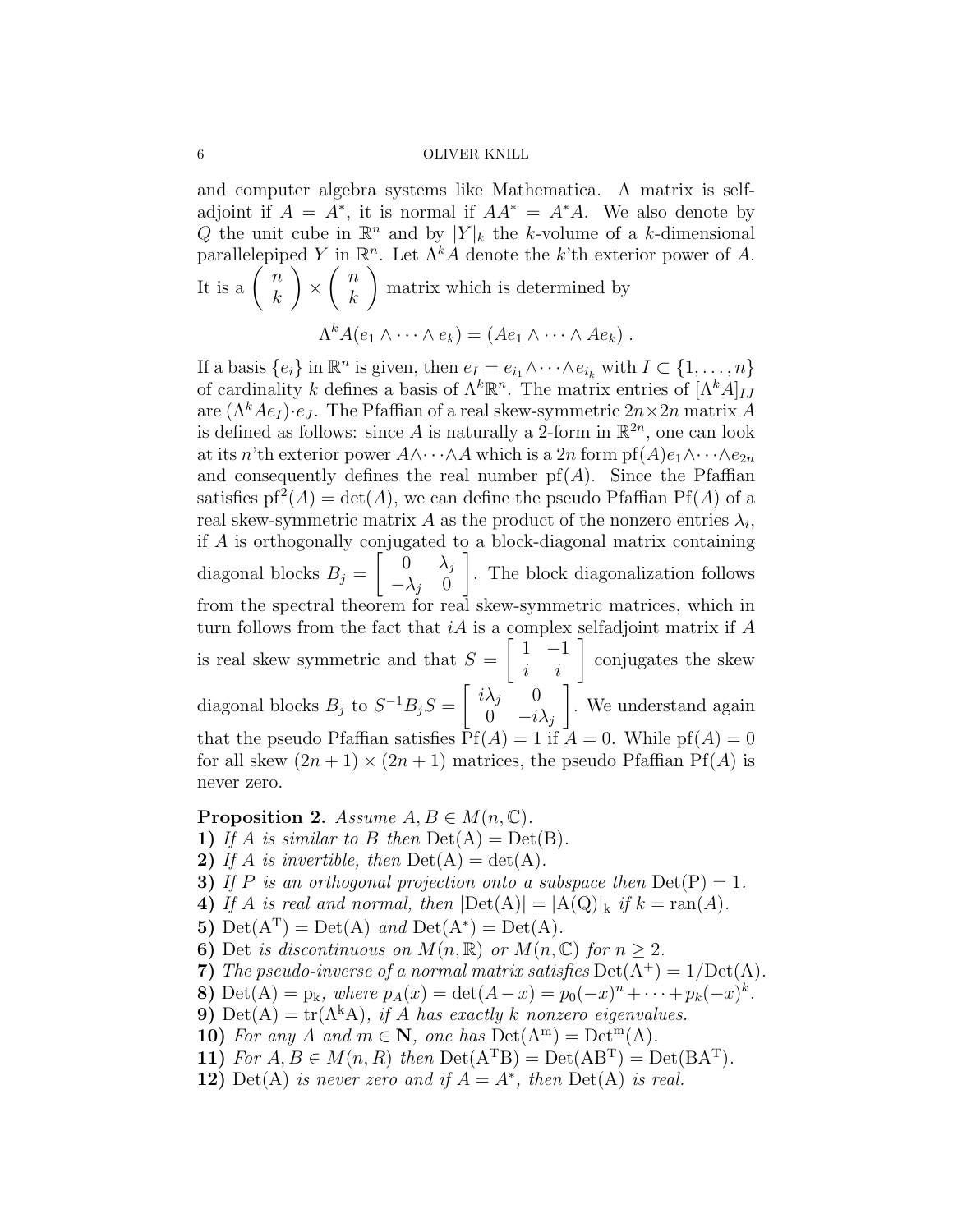**13)** For block diagonal  $A = \text{Diag}(A_1, \ldots, A_k)$ ,  $\text{Det}(A) = \prod_i \text{Det}(A_i)$ .

**14)** For real skew A, the pseudo Pfaffian satisfies  $Pf^{2}(A) = Det(A)$ .

Proof. 1) The eigenvalues of similar matrices are the same.

2) We use the definition and the fact that the classical determinant is the product of the eigenvalues.

3) If we diagonalize P, we get a matrix with only 1 or 0 in the diagonal. In the case of  $P = 0$  the result holds also by definition.

4) Det(A) is basis independent and self-adjoint matrices can be diagonalized. For an orthogonal projection in particular, the pseudodeterminant is 1.

5) The eigenvalues are the same for A and  $A<sup>T</sup>$  and  $A<sup>*</sup>$  has the complex conjugate eigenvalues of A.

6) The functional is already discontinuous for  $n = 2$ , where Det( $\begin{bmatrix} a & 0 \\ 0 & 2 \end{bmatrix}$ ) = 2a for  $a \neq 0$  and Det( $\begin{bmatrix} a & 0 \\ 0 & 2 \end{bmatrix}$ ) = 2 for  $a = 0$ .

7) Use that the pseudo inverse has the nonzero eigenvalues  $\lambda_i^{-1}$  $_j^{-1}$  if  $\lambda_j$ are the eigenvalues of A. For non normal matrices this can be false: the matrix  $A =$  $\begin{bmatrix} 1 & 1 \\ 0 & 0 \end{bmatrix}$  has the eigenvalues 0, 1. Its pseudo inverse  $\begin{bmatrix} 1/2 & 0 \end{bmatrix}$ 

$$
A^{+} = \begin{bmatrix} 1/2 & 0 \\ 1/2 & 0 \end{bmatrix}
$$
 has eigenvalues 0, 1/2.

8) Write  $p_A(x) = x^k \prod_j (\lambda_j - x)$ , where  $\lambda_j$  runs over the set of nonzero eigenvalues.

9) This follows from the previous step and the fact that  $tr(\Lambda^k A) = p_k$ , a fact which can be deduced from  $\det(1+A) = \sum_{j=0}^{n} \text{tr}(\Lambda^{j}A)$  (see i.e. [49] p.322), an identity which allows to define the determinant  $\det(1+A)$  in some infinite dimensional setups. The result holds also in the nilpotent case  $k = 0$  as  $\Lambda^{0}(A)$  is the  $1 \times 1$  matrix 1.

10) Normal matrices A can be diagonalized over the field of complex numbers: there exists a unitary  $U$  such that  $U^*AU$  is diagonal. In general, we can bring the matrix in Jordan normal form. The result is also true for  $n = 0$ , where both sides are 1.

11) The matrices  $A^T B$  and  $A B^T$  have the same nonzero eigenvalues because their characteristic polynomials differ by a factor  $\lambda^k$  only. For the last identity, use 5).

12) The first statement is by definition and can also be seen from 8) as the characteristic polynomial is never zero. For  $A = A^*$ , then the eigenvalues of A are real by the spectral theorem.

**13)** Group the eigenvalues of  $A$  as eigenvalues of  $A_i$ . Also here, the formula works if some of the  $A_i$  are nilpotent.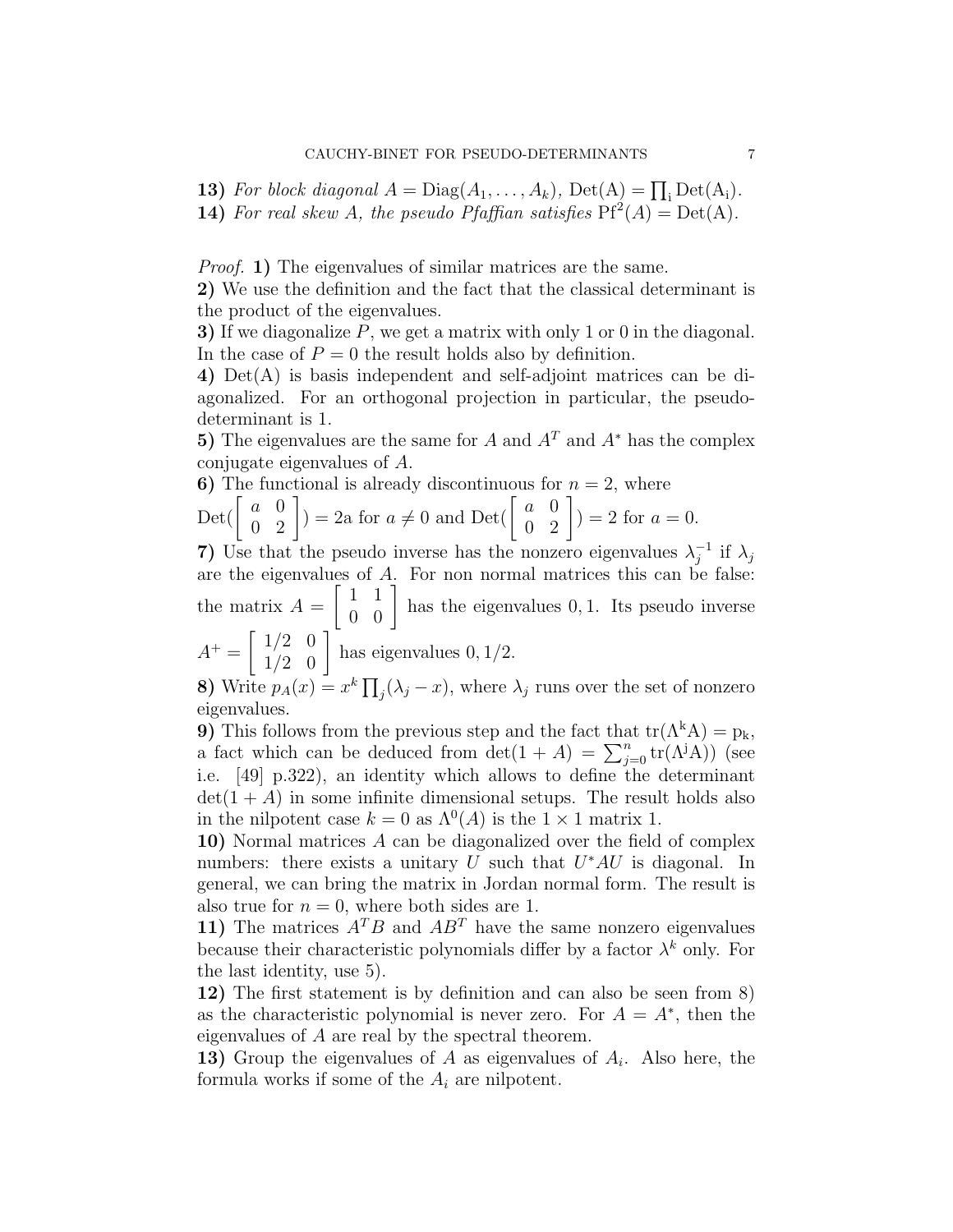14) A is orthogonally conjugated to a block diagonal matrix B. Now square this and use part 1).  $\Box$ 

# Remarks.

1) We can compute pseudo-determinants almost as fast as determinants because we only need to know the characteristic polynomial. Some computer algebra code can be found in the Appendix. We can find  $Det(A)$  also by row reduction if we do safe row reduction steps. As mentioned below, we have to make sure that we do not count any sign changes when swapping two parallel rows and do scalings of dependent rows, nor subtract a row from a parallel row. When doing safe row reductions, we end up with a matrix which looks like a row reduced echelon matrix but where parallel rows can appear. For such a reduced matrix, the eigenvalues can be computed fast.

2) The least square solution formula  $Ax = A(A^T A)^{-1} A^T y = Py$  is pivotal in statistics and features a projection matrix P with pseudodeterminant 1. We mention this because the least square inverse is often also called pseudo inverse even so it is not Moore-Penrose pseudo inverse in general. The former deals with overdetermined systems  $Ax = y$ , the later is defined for square matrices A only.

3) Define  $\log^+ |x| = \log |x|$  for  $x \neq 0$  and  $\log^+ |0| = 0$ . If A is normal, we can define  $\log^+|A|$  by diagonalizing A and get

$$
tr(\log^+|A|) = \log|\text{Det}(A)|,
$$

Also this is consistent with nilpotent A and an other reason why the definition  $Det(A) = 1$  for nilpotent A is natural.

4) For finite simple graphs, the Laplace operator L always has a kernel. It is one-dimensional if the graph is connected. The pseudodeterminant is considered a measure for complexity because it allows to count the number of maximal spanning trees in the graph. The Laplace-Beltrami operator on forms has a large kernel in general. Its dimension is the sum of the Betti numbers of the graph. Studying this matrix associated to a graph was the main motivation for us to look at Cauchy-Binet in the singular case.

5) The fact that  $F^T G$  and  $F G^T$  have the same nonzero eigenvalues is a consequence of  $p_A(x) = (-x)^k p_B(x)$  if  $A = F^T G$  and  $B = FG^T$ . For  $x = -1$ , this leads to "the most important identity in mathematics" (Deift)" [57] det(1 + FG) = det(1 + GF) for  $n \times m$  and  $m \times n$  matrices  $F, G$ . [17] illustrates how rich such identities can be. Switching operators is useful to construct the spectrum of the quantum harmonic oscillator, for the numerical QR algorithm  $A = QR \rightarrow RQ$  used to diagonalize a matrix, or to construct new solutions to nonlinear PDE's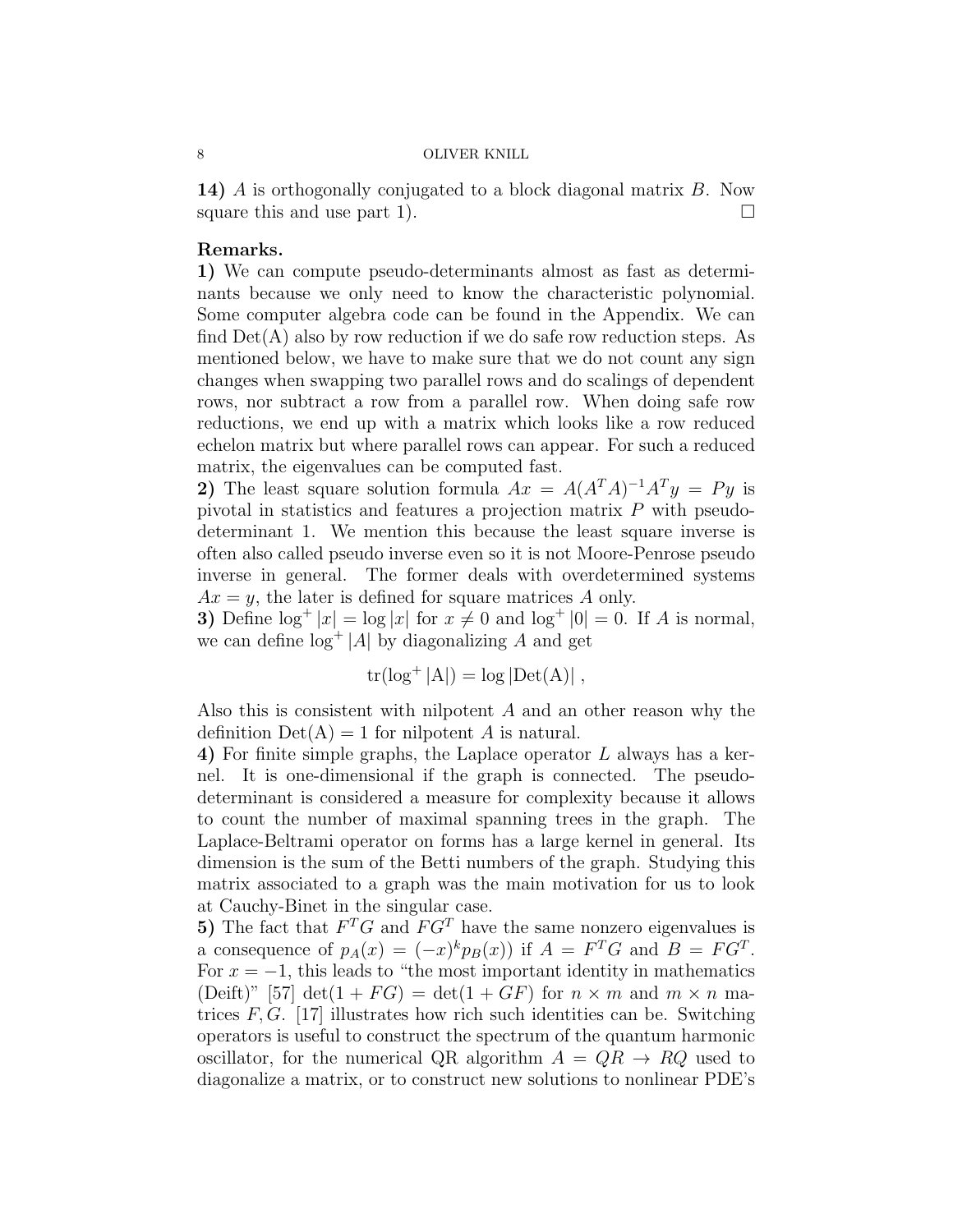with so called Bäcklund transformations.

Lets look at some pitfalls:

1) One could think that if B is invertible, then  $Det(AB) = Det(A)det(B)$ . This is false: a counter example is  $A =$  $\left[\begin{array}{cc} 1 & 0 \\ 0 & 0 \end{array}\right]$  and  $B =$  $\left[\begin{array}{cc} 1 & 0 \\ 0 & 2 \end{array}\right]$ . It is even false for unitary  $B$  like  $A =$  $\begin{bmatrix} 1 & 1 \\ 1 & 1 \end{bmatrix}$  and  $B =$  $\left[\begin{array}{cc} 0 & 1 \\ 1 & 0 \end{array}\right]$ , where  $AB = A$  and  $\det(B) = -1$ . This example is the row swapping pitfall using the elementary swapping matrix  $B$ . We mention this pitfall because we actually tried to prove this first by repeating the textbook proof of  $\det(AB) = \det(A)\det(B)$  in which one makes row reduction on the augmented matrix  $|A|B|$  until the matrix B is the identity matrix. As we see below, pseudo-determinants need safe row reduction operations.

2) Even basic multi-linearity fails, even if we apply it to nonzero rows. An example like  $A =$  $\begin{bmatrix} 1 & 1 \\ 1 & 1 \end{bmatrix}$  shows that if we scale a row by  $\lambda$  then the pseudo-determinant gets scaled by  $(1 + \lambda)/2$  and not by  $\lambda$ . This is just an example and not a general rule. It is difficult to say in general how scaling a linearly dependent row affects the pseudo-determinant. 3) The case of block diagonal matrices  $A = \text{Diag}(A_1, A_2)$  with square matrices  $A_1, A_2$  again illustrates that it is useful to define  $Det(A) = 1$ 

for nilpotent matrices. This renders  $Det(Diag(A_1, A_2)) = Det(A_1)$ .  $Det(A_2)$  true. Without the assumption like assuming  $Det(0) = 0$ , this block diagonal result would be wrong.

4) While  $F^T G$  and  $F G^T$  are essentially isospectral and therefore have the same number  $k$  of nonzero eigenvalues, it is not true in general that rank( $F^T G$ ) and rank( $F G^T$ ) are the same. It is possible that k is smaller than both: let F be the identity matrix  $I_3$  and let  $G =$  $\sqrt{ }$  $1 -1 -1$ ]

$$
\begin{vmatrix} 1 & -1 & -1 \\ -2 & 2 & -1 \end{vmatrix}
$$
, then  $p_G(x) = -x^2 - x^3$  so that we have to take  $k = 1$ 

in Theorem 1) and  $Det(F<sup>T</sup>G) = -1$ . But rank $(F<sup>T</sup>G) = rank(FG<sup>T</sup>) =$ 2.

### 3. Examples

1) An extreme example of Theorem 1) is obtained when  $F, G$  are two column vectors in  $\mathbb{R}^n$  and where the left hand side is the "dot product"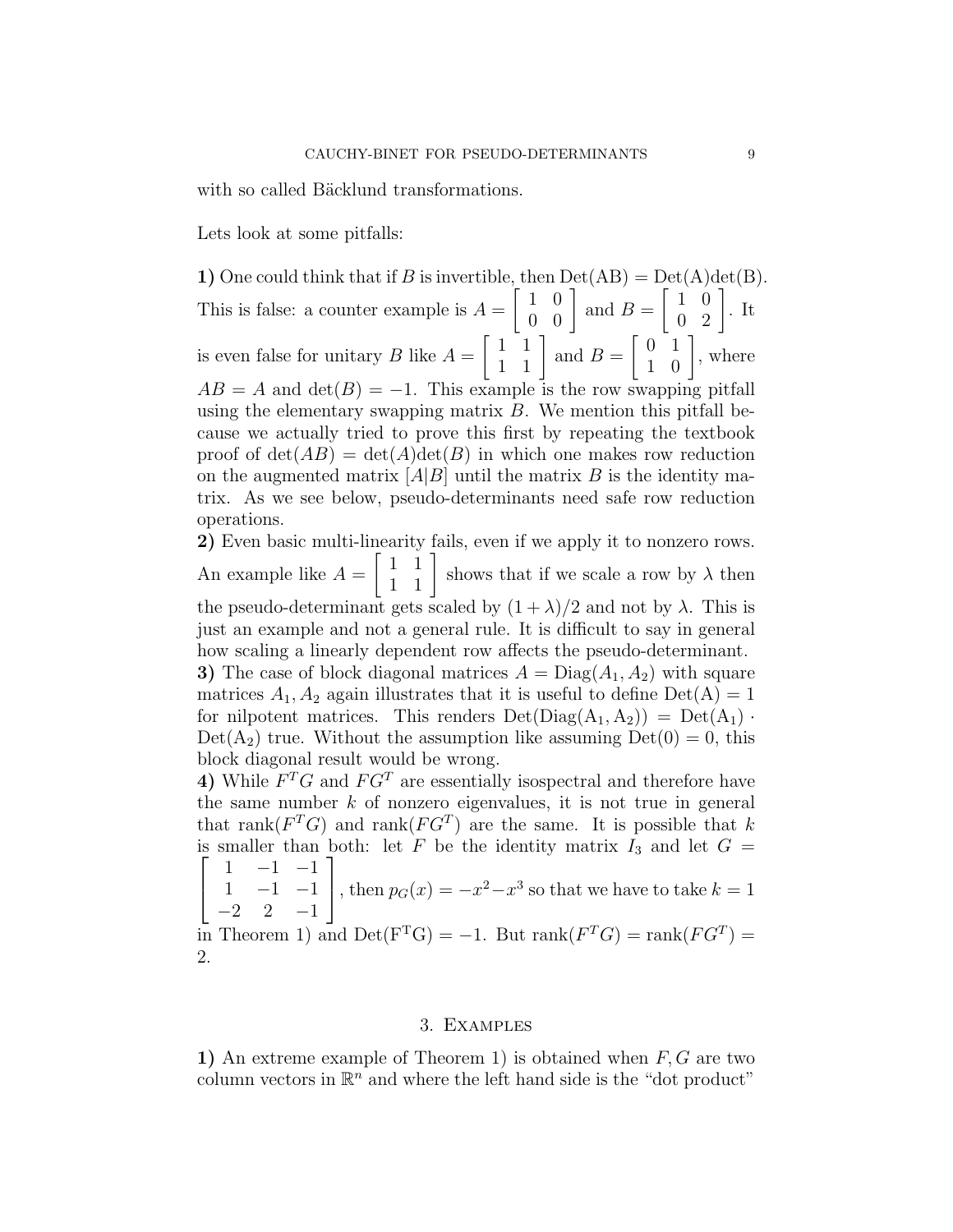$F<sup>T</sup>G$ . It agrees with

$$
\text{Det}\left[\begin{array}{cccc}F_1G_1 & F_1G_2 & \cdots & F_1G_n\\ F_2G_1 & F_2G_2 & \cdots & F_2G_n\\ \cdots & \cdots & \cdots & \cdots\\ F_nG_1 & F_nG_2 & \cdots & F_nG_n\end{array}\right]
$$

which can be seen as the pseudo determinant analogue of a Gram determinant [19] and which has the only non-zero eigenvalue  $F^T G$ . While the characteristic polynomial of the  $1 \times 1$  matrix  $A = F^T G$  is  $p_A(x) = x - \lambda$ , the characteristic polynomial of the  $n \times n$  matrix  $FG^T$ is  $(-x)^{n-1}(x-\lambda)$ .

2) Assume F is an  $n \times m$  matrix for which every row  $v_j$  of F is a multiple  $a_j$  of v and that G is an  $n \times m$  matrix for which every row  $w_j$ of G is a multiple  $b_i$  of a vector w. Then  $Det(F<sup>T</sup>G) = (v \cdot w)(a \cdot b)$ . This is the same than the right hand side of Cauchy-Binet. Since there is only nonzero eigenvalue, it has to be the trace of  $F^T G$ . The later matrix has the entries  $(v \cdot w)a_i b_j$ . The left hand side of Cauchy-Binet is  $(\sum_i v_i w_i)(\sum_j a_j w_j)$ . The right hand side of Cauchy-Binet is  $\sum_{i,j} (a_j v_i)(b_j w_i)$ . These two sums are the same. The same works also if F is rank 1 and G is arbitrary. Since  $F^T G$  has rank 1, we have  $\mathrm{Det}(\mathrm{F}^{\mathrm{T}}\mathrm{G}) = \mathrm{tr}(\mathrm{F}^{\mathrm{T}}\mathrm{G}) = \sum_{i,j} \mathrm{F}_{ij}\mathrm{G}_{ij}.$ 

3) The two  $3 \times 2$  matrices

$$
F = \begin{bmatrix} 1 & 4 \\ 2 & 5 \\ 3 & 6 \end{bmatrix}, G = \begin{bmatrix} 1 & 0 \\ 1 & 1 \\ 1 & 0 \end{bmatrix}
$$

give

$$
F^{T}G = \begin{bmatrix} 6 & 2 \\ 15 & 5 \end{bmatrix}, FG^{T} = \begin{bmatrix} 1 & 5 & 1 \\ 2 & 7 & 2 \\ 3 & 9 & 3 \end{bmatrix}.
$$

Both are singular matrices with the same determinant  $Det(F<sup>T</sup>G)$  =  $Det(FG<sup>T</sup>) = 11$ . If F, G are  $n \times 2$  matrices with column vectors a, b and  $c, d$ , then the classical Cauchy-Binet identity is

$$
(a \cdot c)(b \cdot d) - (a \cdot d)(b \cdot c) = - \sum_{1 \le i,j \le n} (a_i b_j - a_j b_i)(c_i d_j - c_j d_i)
$$

which has the special case  $|a|^2|c|^2 - (a \cdot c)^2 = |a \times c|^2$  in three dimensions for the cross product which expresses the Pythagoras theorem  $1-\cos^2(\alpha) = \sin^2(\alpha)$ . Assume now that one of the matrices has rank 1 like in the case  $a = c$ . The classical identity is then 0 on both sides. The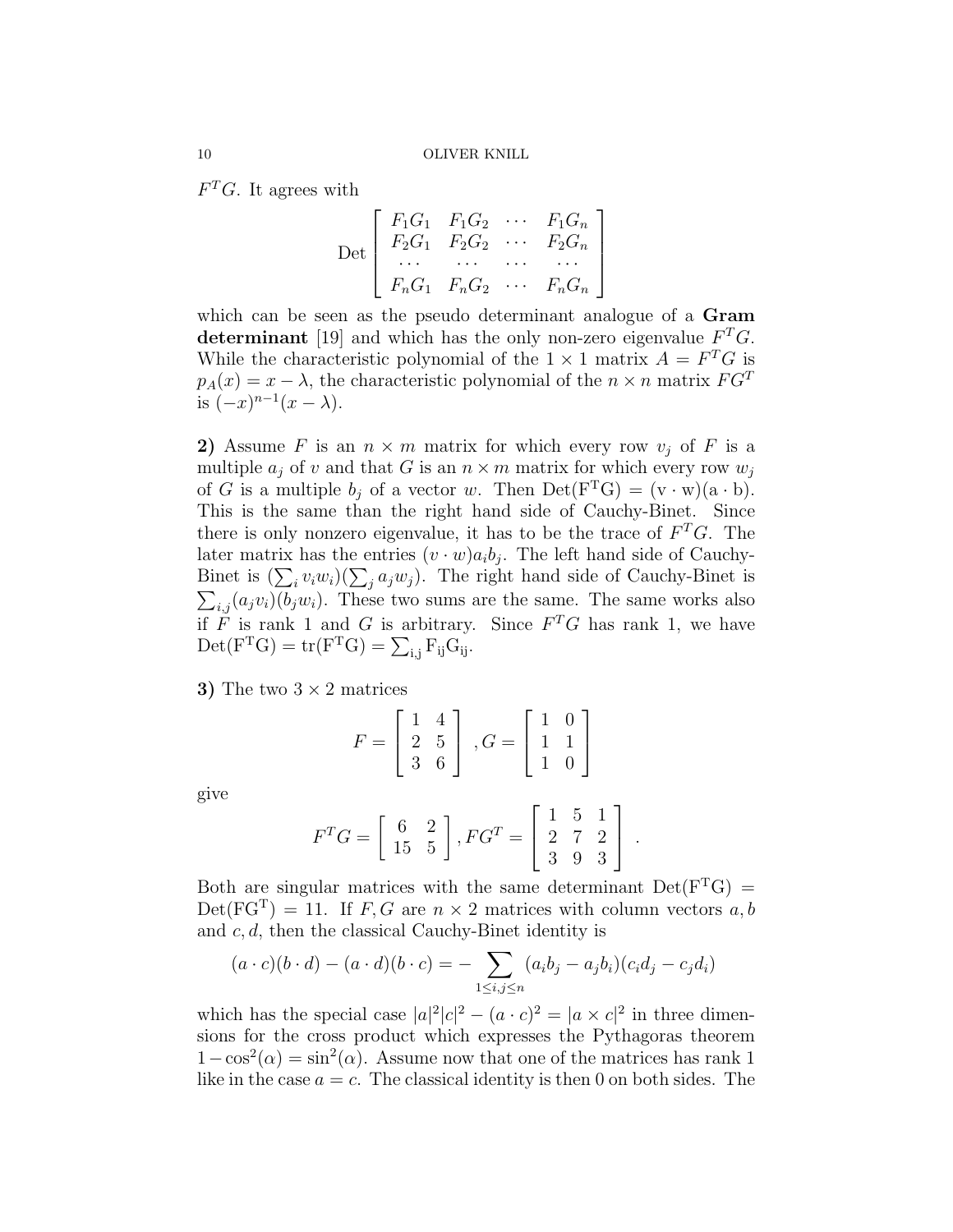new Cauchy-Binet identity is not interesting in this case: since  $F^T G$ has the eigenvalues  $0, a(\sum_i b_i + \sum_i c_i)$ , we have  $Det(F<sup>T</sup>G) = a(\sum_i \sum_i c_i)$ . The right hand side is  $\sum_{|P|=1} det(F_P) det(G_P) = \sum_i ab_i +$  $b_i +$ <sub>i</sub>c<sub>i</sub>). The right hand side is  $\sum_{|P|=1} \det(F_P) \det(G_P) = \sum_i ab_i + ac_i$ .

4) For

$$
F = \left[ \begin{array}{rrr} 3 & 1 & 1 \\ 2 & 2 & 2 \end{array} \right], G = \left[ \begin{array}{rrr} 0 & 0 & 2 \\ 0 & 3 & 2 \end{array} \right]
$$

we have

$$
F^{T}G = \left[ \begin{array}{ccc} 0 & 6 & 10 \\ 0 & 6 & 6 \\ 0 & 6 & 6 \end{array} \right], FG^{T} = \left[ \begin{array}{ccc} 2 & 5 \\ 4 & 10 \end{array} \right] ,
$$

which both have the pseudo-determinant 12. Now, the  $2 \times 2$  square sub-matrices of  $F$  and  $G$  are

$$
F_1 = \begin{bmatrix} 3 & 1 \\ 2 & 2 \end{bmatrix}, F_2 = \begin{bmatrix} 3 & 1 \\ 2 & 2 \end{bmatrix}, F_3 = \begin{bmatrix} 1 & 1 \\ 2 & 2 \end{bmatrix}
$$

$$
G_1 = \begin{bmatrix} 0 & 0 \\ 0 & 3 \end{bmatrix}, G_2 = \begin{bmatrix} 0 & 2 \\ 0 & 2 \end{bmatrix}, G_3 = \begin{bmatrix} 0 & 2 \\ 3 & 2 \end{bmatrix}.
$$

But all their products

$$
F_1^T \cdot G_1 = \begin{bmatrix} 0 & 6 \\ 0 & 6 \end{bmatrix}, F_2^T \cdot G_2 = \begin{bmatrix} 0 & 10 \\ 0 & 6 \end{bmatrix}, F_3^T \cdot G_3 = \begin{bmatrix} 6 & 6 \\ 6 & 6 \end{bmatrix}
$$

have determinant 0. The reason is that while  $rank(F) = rank(G)$ rank $(F^T G) = 2$ , we have rank $(F G^T) = 1$ . We see that we have to take the sum over the products  $\det(F_P^T G_P)$  where P runs over all  $1 \times 1$  matrices. And indeed, now the sum is 12 too. This example shows that even so  $F^T G$  and  $F G^T$  can have different rank, their pseudo-determinants are still the same. Of course, this follows in general from the fact that all the nonzero eigenvalues are the same.

5) For non-invertible non-nilpotent  $2 \times 2$  matrices A, we have  $Det(A) =$  $tr(A)$ . For example,

$$
Det\begin{pmatrix} 5 & 6 \\ 10 & 12 \end{pmatrix} = 17.
$$

The same is true for matrices for which all columns are parallel like

$$
Det\begin{bmatrix} 1 & 2 & 3 & 4 \\ 1 & 2 & 3 & 4 \\ 1 & 2 & 3 & 4 \\ 1 & 2 & 3 & 4 \end{bmatrix} = tr(A) = 10.
$$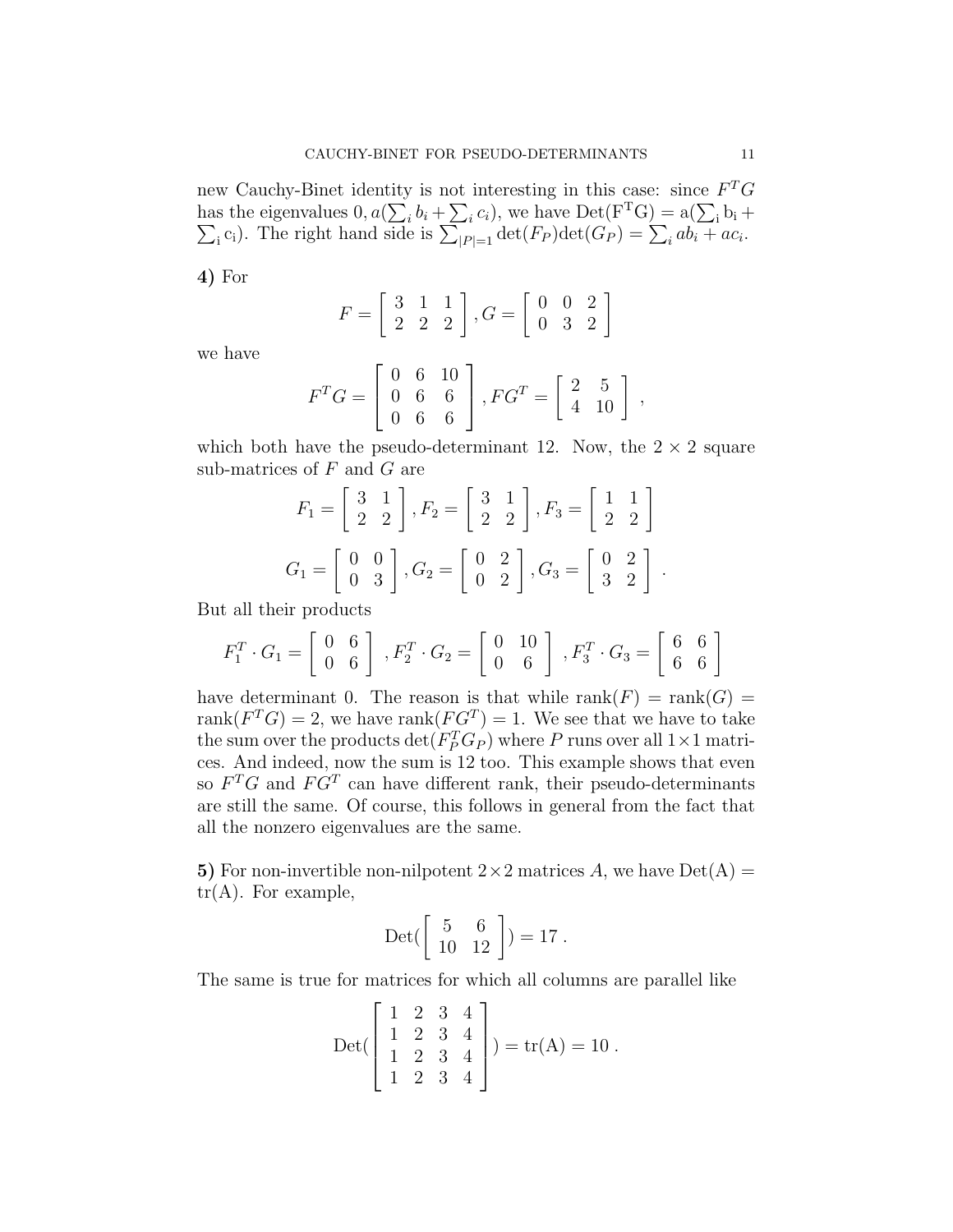6) The two matrices

$$
F = \begin{bmatrix} 2 & 5 \\ 0 & 0 \\ 0 & 0 \end{bmatrix}, G = \begin{bmatrix} 3 & 7 \\ 0 & 1 \\ 0 & 0 \end{bmatrix}
$$

have different rank. The determinant of  $F^T G = \begin{bmatrix} 6 & 14 \\ 15 & 35 \end{bmatrix}$  is equal to its trace 41, as seen in the previous example. This agrees with the sum  $\sum_{|P|=1} \det(F_P) \det(G_P) = 2 \cdot 3 + 5 \cdot 7 = 41.$ 

7) If A is a square Vandermonde matrix defined by  $n$  numbers  $a_i$ , then the determinant of A is  $\prod_{i < j} (a_i - a_j)$ . If the numbers are not different, like for

$$
A = \left[ \begin{array}{ccc} 1 & 1 & 1 \\ a & b & a \\ a^2 & b^2 & a^2 \end{array} \right] ,
$$

we have  $Det(A) = (b - a)(b + a + ab)$  if  $a \neq b$  and  $Det(A) = tr(A)$  $1 + a + a^2$  if  $a = b$ .

8) As defined, the result also holds for cases like the nilpotent  $F =$  $\left[\begin{array}{cc} -1 & -1 \\ 1 & 1 \end{array}\right]$  and  $G =$  $\begin{bmatrix} 1 & 0 \\ 0 & 1 \end{bmatrix}$  in which case  $Det(F<sup>T</sup>G) = Det(F) = 1$ and  $\sum_{|P|=0} \det(F_P) \det(G_P) = 1.$ 

### 4. Consequences

Theorem 1) implies a symmetry for the nonlinear pairing  $\langle F, G \rangle =$  $Det(F<sup>T</sup>G)$ :

**Corollary 3** (Duality). If  $F, G$  are matrices of the same shape, then  $Det(F<sup>T</sup>G) = Det(FG<sup>T</sup>).$ 

*Proof.* The characteristic polynomials of  $F^T G$  and  $F G^T$  satisfy  $p_{F^T G}(x) =$  $\pm x^l p_{FGT}(x)$  for some integer l.

# Remarks:

1) The matrices  $F^T G$  and  $F G^T$  have in general different shapes. The result is also true in the square matrix case with the usual determinant because both sides are then  $\det(F)\det(G)$ .

2) We know that  $M(n, m)$  with inner product  $tr(F^*G)$  is a Hilbert space with the Hilbert-Schmidt product  $\sum_{i,j} \overline{F_{ij}} G_{ij}$  which is sometimes called Frobenius product. While the pairing  $\langle A, B \rangle = \text{Det}(A^{T}B)$  is not an inner product, it inspires to define  $||A||^2 := Det(A^TA) > 0$ . It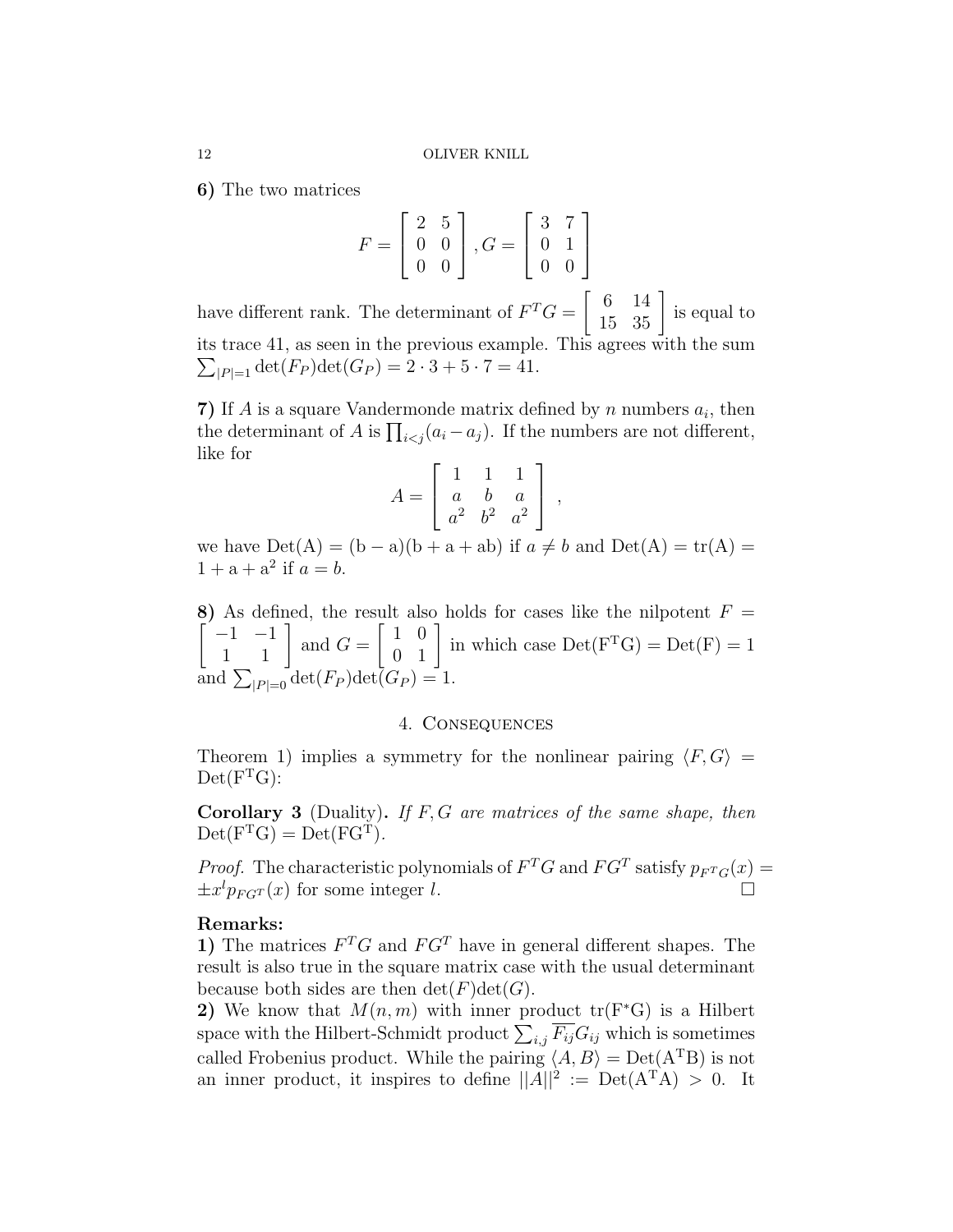satisfies  $\langle A, B \rangle = \langle B, A \rangle$ ,  $d(A, B) = ||A - B||$  is not a metric as he triangle inequality does not hold and  $||0||^2 = 1$ .

Corollary 4 (Kirchhoff). For a connected finite simple graph with Laplacian L and m vertices,  $Det(L)/m$  is the number of spanning trees in the graph.

*Proof.* If the graph  $(V, E)$  has  $|V| = m$  vertices and  $|E| = n$  edges, then the incidence matrix F is a  $n \times m$  matrix. This matrix depends on a given orientation of the edges and is a discrete gradient which assigns to a function on vertices a function on edges with  $F f((a, b)) =$  $f(b) - f(a)$ . Its adjoint  $F<sup>T</sup>$  is a discrete divergence. The combination  $L = F^{T} F = \text{div}(\text{grad}(f))$  is the scalar Laplacian and agrees with the matrix  $B - A$ , where B is the diagonal vertex degree matrix and A is the adjacency matrix. Unlike  $F$ , the matrix  $L$  does not depend on the chosen edge orientation. A connected graph L has only one eigenvalue 0 with the constant eigenvector 1. The matrix L therefore has rank  $k = n - 1$ . Choosing a pattern P means to choose a vertex q as a root and to select  $m-1$  edges. If  $F_P$  has determinant 1 or  $-1$ , it represents a connected tree rooted at q because we have  $m - 1$  edges and m vertices. Theorem 1) equals  $Det(L)$  and counts the rooted spanning trees and consequently,  $Det(L)/m$  is the number of spanning trees in the graph.  $\Box$ 

Here is an obvious corollary of Theorem 1):

**Corollary 5.** If A is any matrix of rank k, then  $Det(A^{T}A) = Det(AA^{T}) =$  $\sum_{\rm P} \det^2(A_{\rm P})$ , where  $A_{P}$  runs over all  $k \times k$  minors.

*Proof.* This is a special case of Theorem 1), where  $F = G = A$  using the fact that the two matrices  $A^T A$  and  $A A^T$  have the same rank k, if A has rank k.  $\square$ 

Especially, we have a Pythagoras theorem for pseudo-determinants:

Corollary 6 (Pythagoras). For a selfadjoint matrix A of rank k, then

$$
\mathrm{Det}^2(A)=\mathrm{Det}(A^2)=\sum_P\mathrm{det}^2(A_P)\;,
$$

where  $A_P$  runs over all  $k \times k$  minors of A.

*Proof.* Use that  $Det^2(A) = Det(A^2) = Det(AA^T)$  if A is selfadjoint, as a consequence of 10) in Proposition 2).  $\Box$ 

# Remarks.

1) If A is invertible, [13] uses a special case of this identity that if A is a  $(n-1) \times n$  matrix, then  $\det(AA^T) = nS$  where S is a perfect square.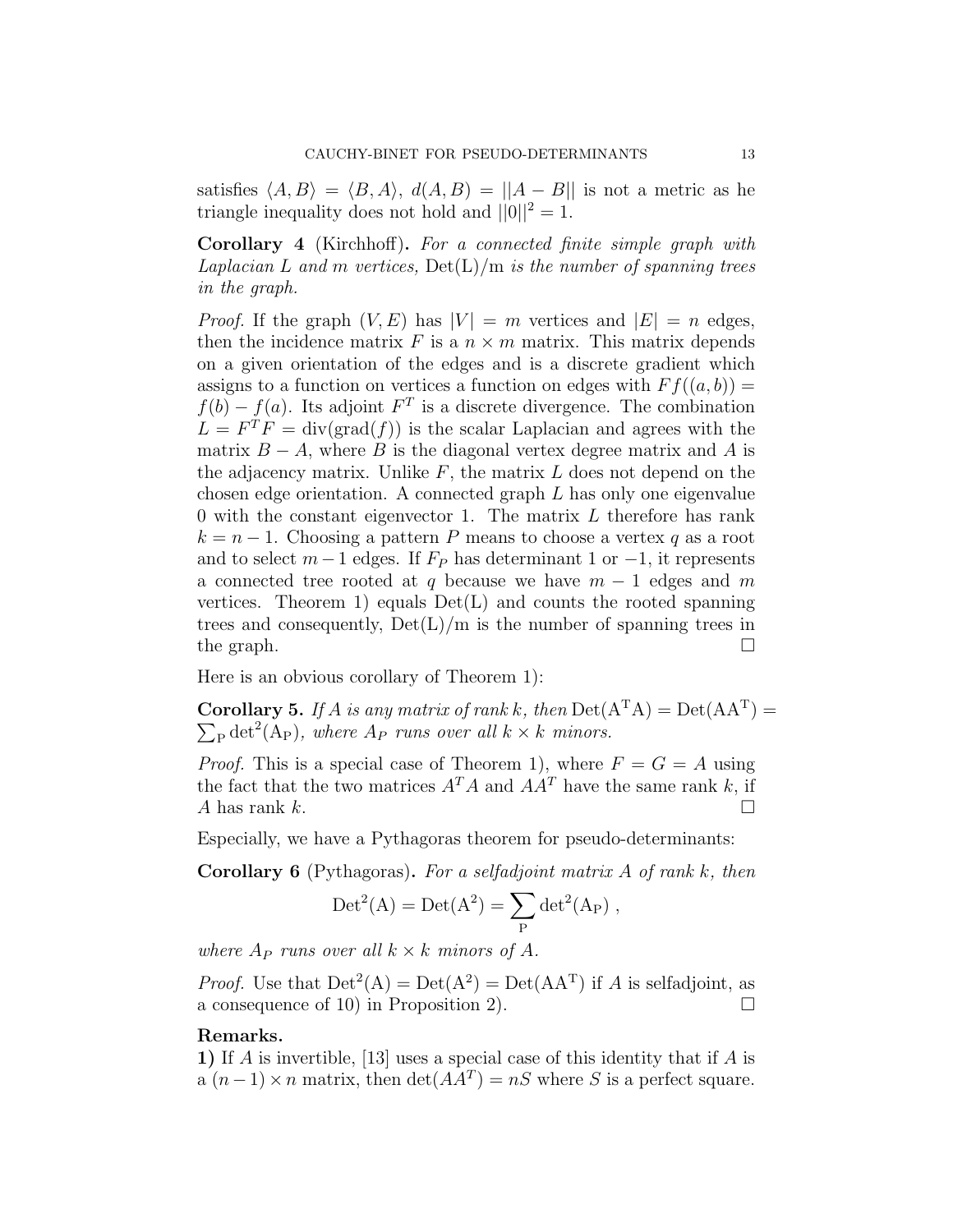2) As in the classical case, this result can be interpreted geometrically: the square of the k-volume of the parallelepiped spanned by the columns of A is related to the squares of the volumes of projections of  $AQ_I$  onto planes spanned by  $Q_J$  where for  $I = \{i_1, \ldots, i_k\}$  the set  $Q_I$  is the parallelepiped spanned by  $e_{i_1}, \ldots, e_{i_k}$  and the subsets  $I, J$  of  $\{1, \ldots, n\}$  encode a  $k \times k$  sub mask P of A. (See [41]).

3) Theorem 6) is obvious for diagonal matrices. An alternative proof could be to show that the right hand side is basis independent. But this exactly needs to go through the multi-linear approach which sees the right hand side as a Hilbert-Schmidt norm of a k-Fermion matrix.

# Examples.

1) If  $A=$  $\begin{bmatrix} a & b \\ a & b \end{bmatrix}$ , then  $Det(A^{T}A) = 2a^{2} + 2b^{2}$  and agrees with the right hand side of Corollary 6).

2) If A is invertible, the Pythagoras formula is trivial and tells  $\det(A^2)$  =  $\det^2(A)$ . If A has everywhere the entry a then the left hand side is  $(na)^2$ and the right hand side adds up  $n^2$  determinant squares  $a^2$  of  $1 \times 1$ matrices.

3) Corollary 6) can fail for non-symmetric matrices. The simplest case is  $A =$  $\begin{bmatrix} 1 & 2 \\ 0 & 0 \end{bmatrix}$ , for which  $Det(A) = 1$  but  $Det(A^{T}A) = \sum_{|P|=1} det^{2}(A_{P}) =$ 5. The correct formula for non-selfadjoint matrices is  $Det(A<sup>T</sup>A)$  =  $\sum_{P} det^{2}(A_{P})$  as in Corollary 5). This example illustrates again that  $Det(A<sup>T</sup>A) \neq Det<sup>2</sup>(A)$  in general.

4) The matrix

$$
A = \left[ \begin{array}{rrr} 0 & 4 & 4 \\ 4 & 0 & 3 \\ 4 & 3 & 6 \end{array} \right]
$$

has the characteristic polynomial  $41x+6x^2-x^3$  and has the eigenvalues  $0$ ,  $(3 \pm 5\sqrt{2})$ . The pseudo-determinant is  $-41$  so that  $Det^2(A) = 1681$ . Now let's look at the determinants of all the  $2 \times 2$  sub-matrices of A.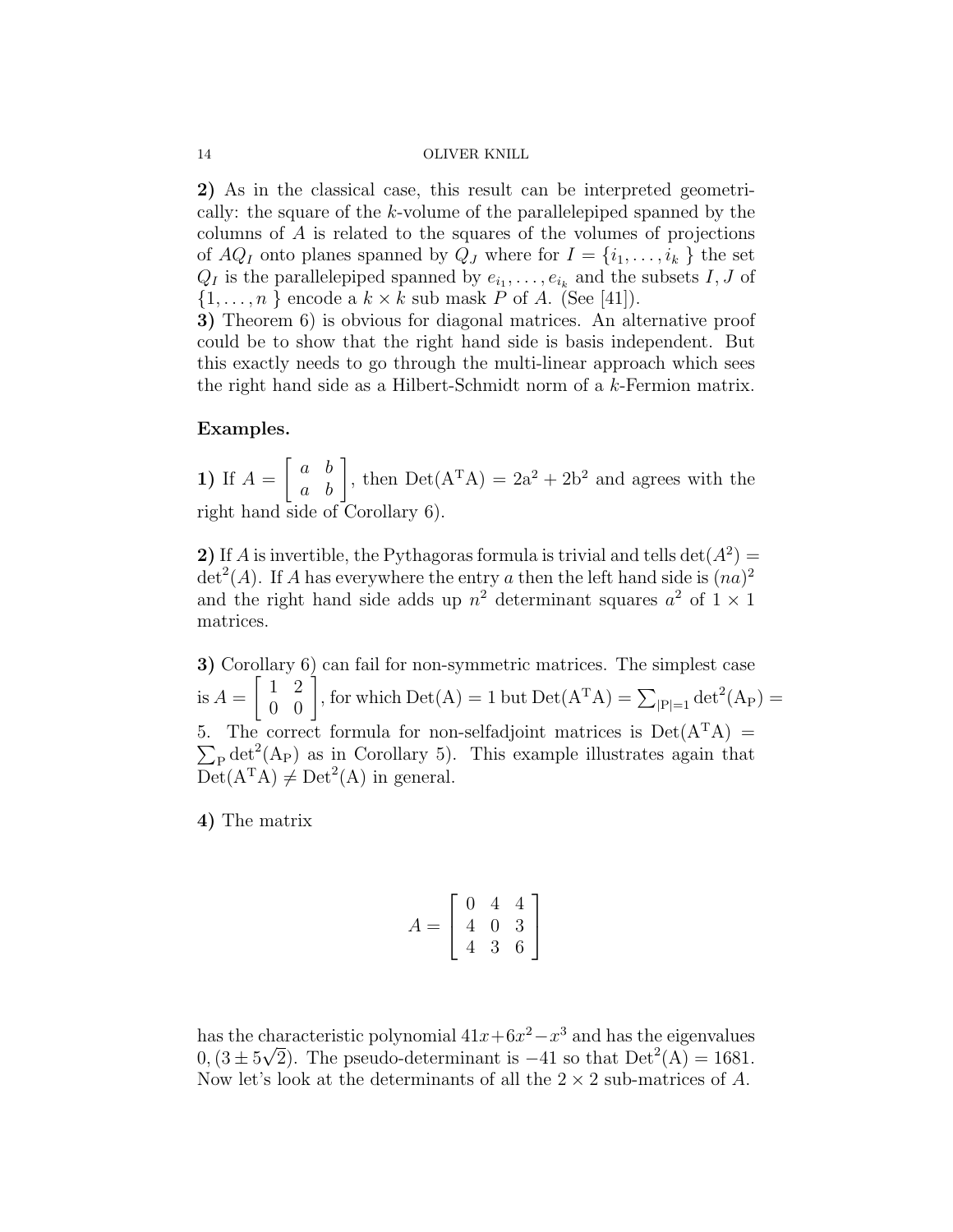CAUCHY-BINET FOR PSEUDO-DETERMINANTS 15

$$
A_1 = \begin{bmatrix} 0 & 4 \\ 4 & 0 \end{bmatrix} \quad A_2 = \begin{bmatrix} 0 & 4 \\ 4 & 3 \end{bmatrix} \quad A_3 = \begin{bmatrix} 4 & 4 \\ 0 & 3 \end{bmatrix}
$$

$$
A_4 = \begin{bmatrix} 0 & 4 \\ 4 & 3 \end{bmatrix} \quad A_5 = \begin{bmatrix} 0 & 4 \\ 4 & 6 \end{bmatrix} \quad A_6 = \begin{bmatrix} 4 & 4 \\ 3 & 6 \end{bmatrix}
$$

$$
A_7 = \begin{bmatrix} 4 & 0 \\ 4 & 3 \end{bmatrix} \quad A_8 = \begin{bmatrix} 4 & 3 \\ 4 & 6 \end{bmatrix} \quad A_9 = \begin{bmatrix} 0 & 3 \\ 3 & 6 \end{bmatrix}
$$

The determinant squares 256, 256, 144, 256, 256, 144, 144, 144, 81 add up to 1681.

5) The matrix

$$
\left[\begin{array}{cccccc} 0 & 0 & 0 & 1 & 0 & 0 \\ 0 & 0 & 1 & 0 & 0 & 1 \\ 0 & 1 & 0 & 0 & 0 & 0 \\ 1 & 0 & 0 & 0 & 1 & 0 \\ 0 & 0 & 0 & 1 & 0 & 0 \\ 0 & 1 & 0 & 0 & 0 & 0 \end{array}\right]
$$

has  $Det(A) = 4$ . From the  $15^2 = 225$  sub-matrices of A of size  $4 \times 4$ , there are 16 which have nonzero determinant. Each of them either has determinant 1 or −1. The sum of the determinants squared is 16.

1

 $\overline{1}$  $\overline{1}$  $\overline{1}$ 

**6)** 
$$
F = \begin{bmatrix} 1 & 2 & 3 & 4 \end{bmatrix}
$$
 then  
\n
$$
A = F^{T}F = \begin{bmatrix} 1 & 2 & 3 & 4 \\ 2 & 4 & 6 & 8 \\ 3 & 6 & 9 & 12 \\ 4 & 8 & 12 & 16 \end{bmatrix}
$$
\n
$$
\vdots \quad \text{or} \quad \begin{bmatrix} 1 & 2 & 3 & 4 \\ 2 & 4 & 6 & 8 \\ 4 & 8 & 12 & 16 \end{bmatrix}
$$

is selfadjoint with  $(Det(A))^2 = 30^2 = 900$ . Since  $k = 1$ , the right hand side of Pythagoras is the sum of the squares of the matrix entries. This is also 900. This can be generalized to any row vector  $F$  for which the identity reduces to the obvious identity  $(\sum_{i=1}^n F_i^2)^2 = (\sum_{i,j=1}^n (F_i F_j)^2)$ which tells that the Euclidean norm of  $F$  is the Hilbert-Schmidt norm of  $A = F^T F$ .

# 5. A generalization

We have the Hilbert-Schmidt identity

$$
p_1 = \text{tr}(F^T G) = \sum_{|P|=1} \det(F_P) \det(G_P) = \sum_{i,j} F_{ij} G_{ij} ,
$$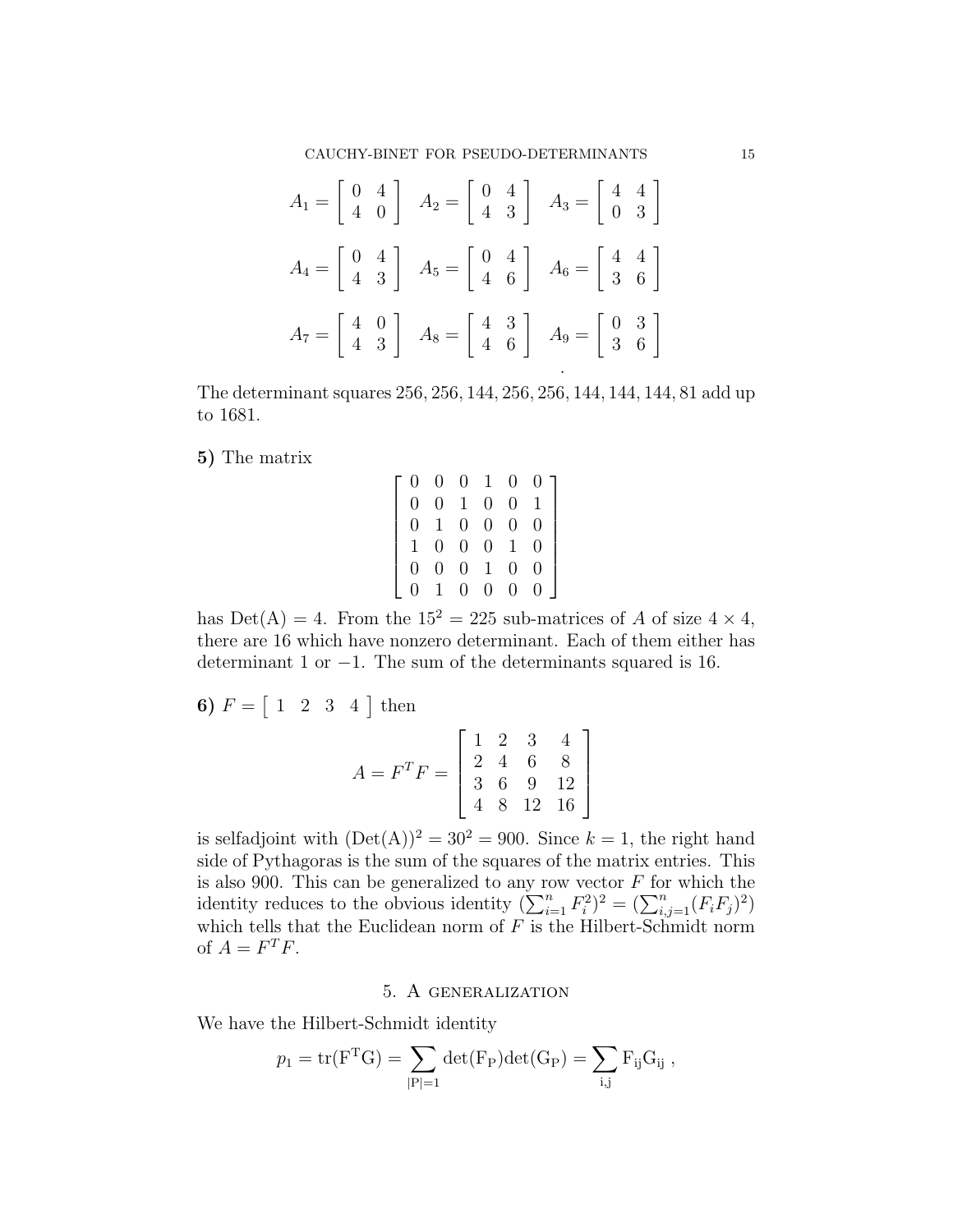where  $F_P$  is the sub-matrix matched by the pattern P and  $|P| = k$ means that P is a  $k \times k$  matrix and where

(3) 
$$
p(x) = p_0(-x)^m + p_1(-x)^{m-1} + \dots + p_k(-x)^{m-k} + \dots + p_m
$$

is the characteristic polynomial of the  $m \times m$  matrix  $F^T G$  with  $p_0 =$ 1. Having seen an identity holds for  $k = 1$  (and see that it is the classical Cauchy-Binet for  $k = m$ ) we can try for general  $0 \leq k \leq m$ . Experiments prompted to generalize the result. Theorem 1) is the special case of the following, when k is the minimal k for which  $p_k$  is not zero:

**Theorem 7** (Generalized Cauchy-Binet). If F, G are arbitrary  $n \times m$ matrices and  $0 \leq k$ , then

$$
p_k = \sum_{|P|=k} \det(F_P) \det(G_P) ,
$$

where the sum is over k-minors and where  $p_k$  are the coefficients of the characteristic polynomial (3) of  $F^T G$ . This implies the polynomial identity

$$
\det(1 + zF^{T}G) = \sum_{P} z^{|P|} \det(F_{P}) \det(G_{P})
$$

in which the sum is over all minors  $A_P$  including the empty one  $|P| = 0$ for which  $\det(F_P) \det(G_P) = 1$ .

We will prove this in the next section. The second statement follows then from the fact that for  $z = (-x)^{-1}$  and any  $m \times m$  matrix  $F^{T}G$ , then

$$
\det(F^T G - x) = \sum_P (-x)^{m-|P|} \det(F_P) \det(G_P) .
$$

Note again that the polynomial identity in the theorem holds also for  $z = 0$ , where both sides are 1 as  $|P| = 0$  contributes 1 to the sum.

In the next corollary, we again sum over all minors, including the empty set P for which  $\det(F_P) = 1$ :

**Corollary 8.** If F, G are two general  $n \times m$  matrices, then

$$
\det(1 + F^T G) = \sum_P \det(F_P) \det(G_P) ,
$$

where the right hand side sums over all minors.

*Proof.* Just evaluate the polynomial identity in Theorem 7) at  $z =$ 1. The contract of the contract of  $\Box$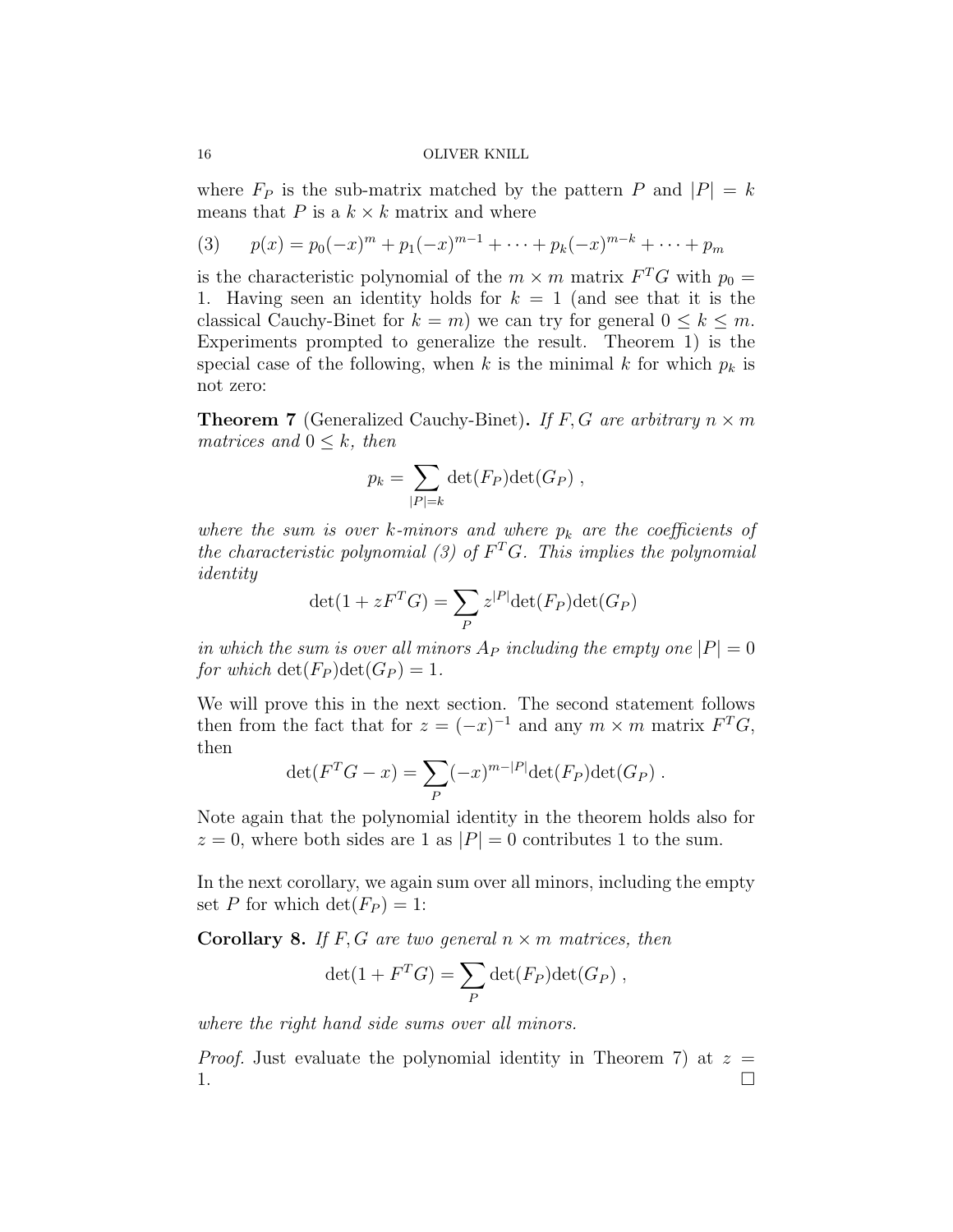This again implies the Sylvester determinant theorem  $\det(1 + F^T G) =$  $\det(1+GF^T)$ . Especially,

**Corollary 9.** If F is an arbitrary  $n \times m$  matrix, then

$$
\det(1 + F^T F) = \sum_P \det^2(F_P)
$$

where the right hand side sums over all minors.

### Examples:

1) If  $A=$  $\begin{bmatrix} a & b \\ c & d \end{bmatrix}$  then  $\det(1 + A^T A) = a^2 d^2 + a^2 - 2abcd + b^2 c^2 +$  $b^2 + c^2 + d^2 + 1$  which is equal to  $1 + a^2 + b^2 + c^2 + d^2 + (ad - bc)^2$ . 2) If  $v = [v_1, ..., v_n]$  is a  $n \times 1$  matrix, then  $1 + v^T \cdot v = 1 + \sum_k v_k^2$ . 3) If  $v = [a, b]^T$  is a  $1 \times 2$  matrix we have det( $\begin{bmatrix} 1 + a^2 & ab \end{bmatrix}$ ab  $1 + b^2$ 1 =  $1 + a^2 + b^2$ .

4) If A is a symmetric  $n \times n$  matrix then  $\det(1 + A^2) = \sum_P \det^2(A_P)$ . This is useful if  $A = D = (d + d^*)$  is the Dirac matrix of a graph and  $A^2 = L$  is the form Laplacian. Since  $A_P$  can have several nonzero permutation patterns, the interpretation using rooted spanning trees is a bit more evolved, using double covers of the simplex graph.

5) If F is the incidence matrix for a graph so that  $F^T F$  is the scalar Laplacian then  $\det(F_P)^2 \in \{1,0\}$  and choosing the same number of edges and vertices in such a way that every edge connects with exactly one vertex and so that we do not form loops. These are rooted forests, collections of rooted trees. Trees with one single vertex are seeds which when included, lead to rooted spanning forests.

**Corollary 10** (Chebotarev-Shamis).  $det(1+L)$  is the number of rooted spanning forests in a connected finite simple graph G with scalar Laplacian L.

*Proof.* Again, we assume that the graph  $(V, E)$  has  $|V| = m$  vertices and  $|E| = n$  edges so that the incidence matrix F is a  $n \times m$  matrix. The condition  $m \leq n$  follows from the connectedness. The Laplacian L is of the form  $L = F^T F$  where F is gradient defined by Poincaré and  $F<sup>T</sup>$  the divergence. Corollary 9) equates det(1 + L) with the sum over all possible determinants  $\det^2(F_P) \in \{0, 1\}$ . Now if  $|P| = m$ , then  $\det(F_P) = 0$  as L has a kernel. If  $|P| = m - 1$  we count all rooted spanning trees. For  $|P| = n - 2$  we count all cycle free subgraphs with  $n-2$  edges. These are rooted spanning forests as individual trees are no more necessarily connected and even can be seeds which are graphs without edges. Since a forest with  $n - k$  edges has Euler characteristic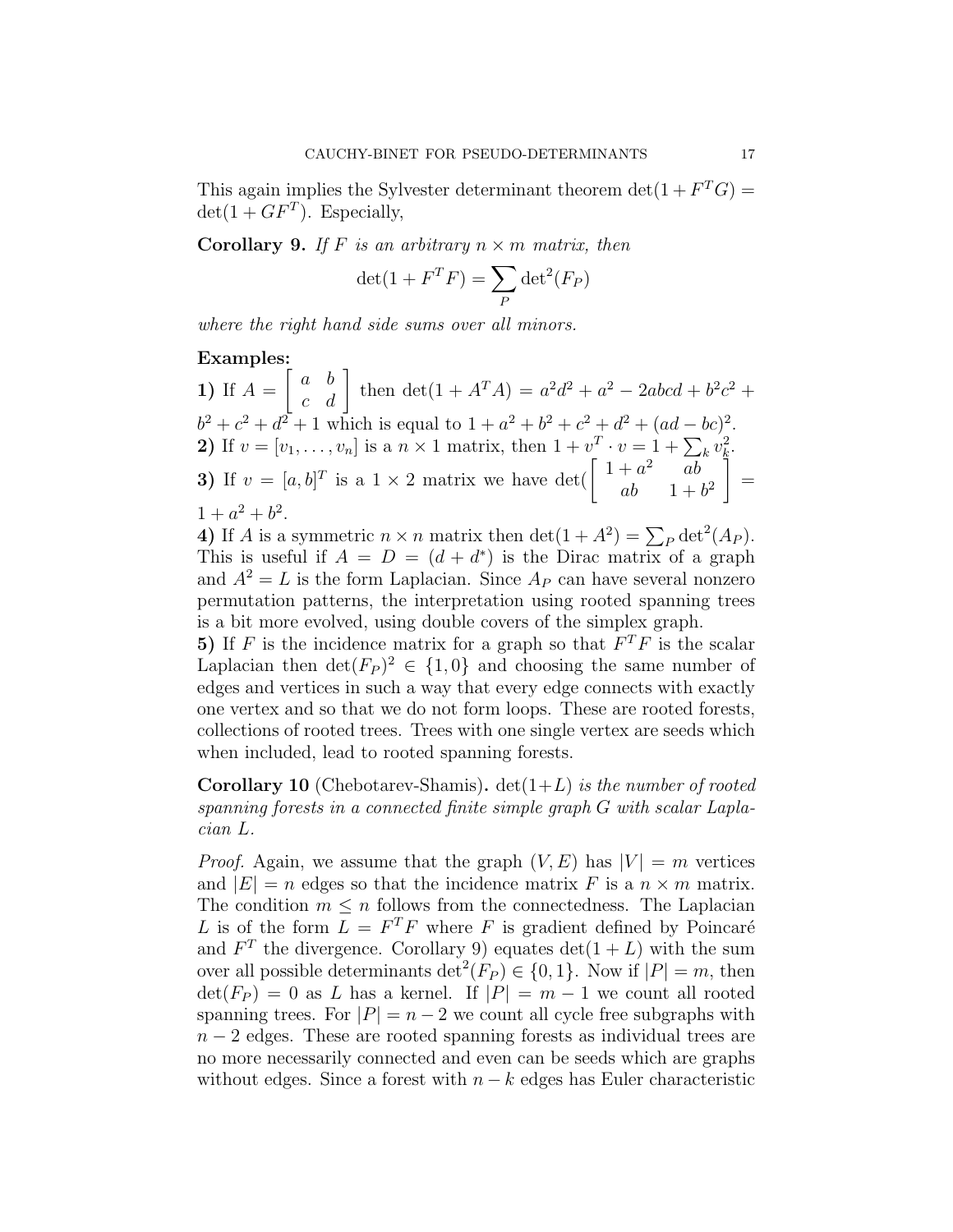$|V| - |E| = n - (n - k) = k = b_0 - b_1 = b_0$  by Euler Poincaré, where  $b_0$  is the number of connectivity components, we see that a spanning forest with  $n - k$  edges has k base points. These are the roots of the individual trees. The sum also includes the case  $k = m$ , where all trees are seeds and which corresponds to the case  $|P| = 0$  in the sum.  $\Box$ 

See [48, 46] for the discovery and [28], for more details and examples.

### 6. Proof

While the proof of Theorem 7) uses standard multi-linear algebra, we need to fix some notation.

Recall that  $\Lambda^k F$  is the k'th exterior power of a  $n \times m$  matrix F. It is a linear transformation from the vector space  $\Lambda^k \mathbb{R}^m$  to the vector space  $\Lambda^k \mathbb{R}^n$ . The linear transformation  $\Lambda^k F$  can be written as a  $\left( n\right)$ k  $\setminus$ ×  $\left( m\right)$ k ) matrix if a basis is given in  $\mathbb{R}^m$  and  $\mathbb{R}^n$ . If  $k = 0$ , then  $\lambda^0 F$  is just the scalar 1.

While the matrix entries  $F_{ij}$  are defined for  $1 \leq i \leq n, 1 \leq j \leq m$ , the indices of  $\Lambda^k F$  are given by subsets I of  $\{1, \ldots, n\}$  and subsets J of  $\{1, \ldots, m\}$  which both have cardinality k. If  $e_j$  are basis elements in  $\mathbb{R}^m$  and  $f_j$  are basis elements in  $\mathbb{R}^n$ , then  $e_I = e_{i_1} \wedge \cdots \wedge e_{i_k}$  and  $f_J = f_{i_1} \wedge \cdots \wedge f_{i_k}$  are basis vectors in  $\Lambda^k \mathbb{R}^m$  and  $\Lambda^k \mathbb{R}^n$ . Write  $\Lambda^k \tilde{Fe}_I$  for  $Fe_{i_1} \wedge \cdots \wedge Fe_{i_k}$ . It is possible to simplify notation and just write  $F_{IJ}$ for the matrix entry of  $(\Lambda^k F)_{IJ}$ . It is a real number given by  $Fe_I \cdot f_J$ . Define also  $F_P = F_{P(I,J)}$  for the matrix with pattern  $P = P(IJ)$  defined by the sets  $I \subset \{1, \ldots, n\}$  and  $J \subset \{1, \ldots, m\}$ . Finally, in the case of a square matrix A, write  $\text{Tr}(A) = \sum_{K} A_{KK}$  when summing over all subsets K.

The following lemma tells that  $F_{IJ}$  is a minor

**Lemma 11** (Minor). If  $\Lambda^k \mathbb{R}^n$  and  $\Lambda^k \mathbb{R}^m$  are equipped with the standard basis  $e_I = e_{i_1} \wedge \cdots \wedge e_{i_k}$  obtained from a basis  $e_i$ , then

 $F_{IJ} = \det(F_{P(I,I)})$ 

for any sets I, J of the same cardinality  $|I| = |J| = k$ .

*Proof.* This is just rewriting  $F_{IJ} = \langle Fe_I, f_J \rangle$  using the basis vectors  $e_I = e_{i_1} \wedge \cdots \wedge e_{i_k}$  and  $f_J = f_{j_1} \wedge \cdots \wedge f_{j_k}$  and the definition of  $\Lambda^k F : \Lambda^k \mathbb{R}^m \to \Lambda^k \mathbb{R}^n$ .

Lemma 11) implies the trace identity: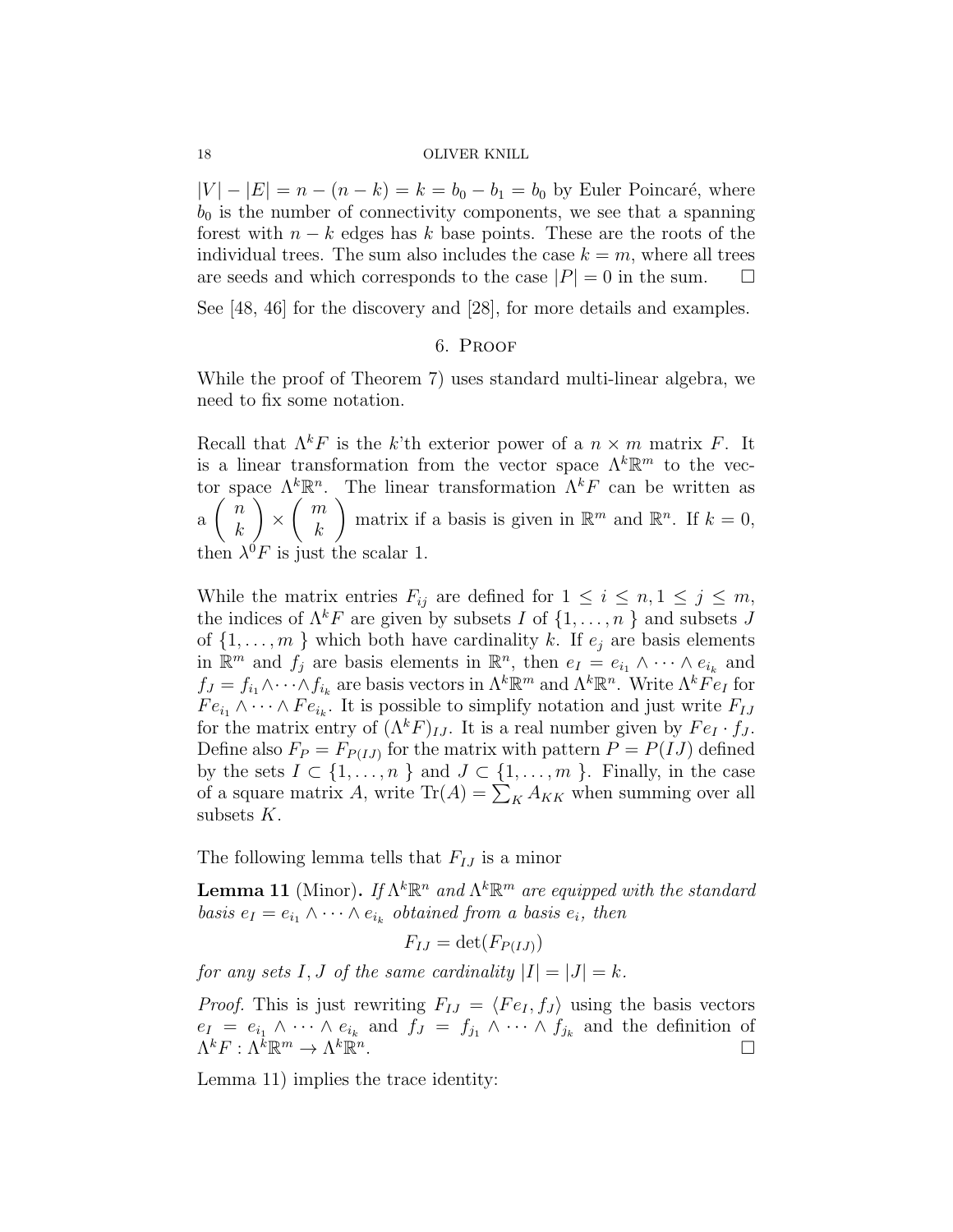**Corollary 12** (Trace). For any  $n \times n$  square matrix A and  $0 \leq k \leq n$ we have

$$
\mathrm{tr}(\Lambda^k A) = \sum_P \det(A_P) \;,
$$

where the sum is over all  $k \times k$  sub matrices  $A_P$ .

Note that unlike in Cauchy-Binet, we have just summed over diagonal minors  $A_{P(II)}$ . In the case  $k = 0$ , we understand the left hand side to be the  $1 \times 1$  matrix  $\Lambda^0 A = 1$  and the right hand side to sum over the empty pattern P which is 1 as we postulated  $\det(F_P) = 1$  for  $|P| = 0$ .

**Lemma 13** (Multiplication). For  $n \times m$  matrix F and an  $m \times n$  matrix G

$$
(FG)_{IJ} = \sum_K F_{IK} G_{KJ}
$$

where  $I, J \subset \{1, \ldots n\}$  of cardinality k and where the sum is over all  $K \subset \{1, \ldots, m\}$  of cardinality k.

Proof. This lemma appears as Theorem A.2.1) in [22]. As pointed out in [23] Lemma 10.16), it rephrases the classical matrix multiplication of the two exterior products  $\Lambda^k A, \Lambda^k B$  as a composition of maps  $\Lambda^k \mathbb{R}^n \to$  $\Lambda^k \mathbb{R}^m \to \Lambda^k \mathbb{R}^n$ . For more on the exterior algebra, see [1, 20].

We can now prove Theorem 7):

*Proof.* We use  $p_k(A) = \text{tr}(\Lambda^k A)$  for any square matrix A, Lemma 11) and Lemma 13):

$$
p_k(F^T G) = \text{tr}(\Lambda^k(F^T G)) = \text{tr}(\Lambda^k F^T \Lambda^k G)
$$
  
= 
$$
\sum_J (\sum_I F_{JI}^T G_{IJ})
$$
  
= 
$$
\sum_J \sum_I F_{IJ} G_{IJ}
$$
  
= 
$$
\sum_J \sum_I \text{det}(F_{P(IJ)}) \text{det}(G_{P(IJ)})
$$
  
= 
$$
\sum_P \text{det}(F_P) \text{det}(G_P).
$$

 $\Box$ 

Theorem 7) implies

**Corollary 14** (Pythagoras). For any self-adjoint  $n \times n$  matrix A and any  $0 \leq k \leq n$  we have

$$
p_k = \text{tr}(\Lambda^k A^2) = \sum_{|\mathbf{P}|=k} \det^2(\mathbf{A}_{\mathbf{P}}) ,
$$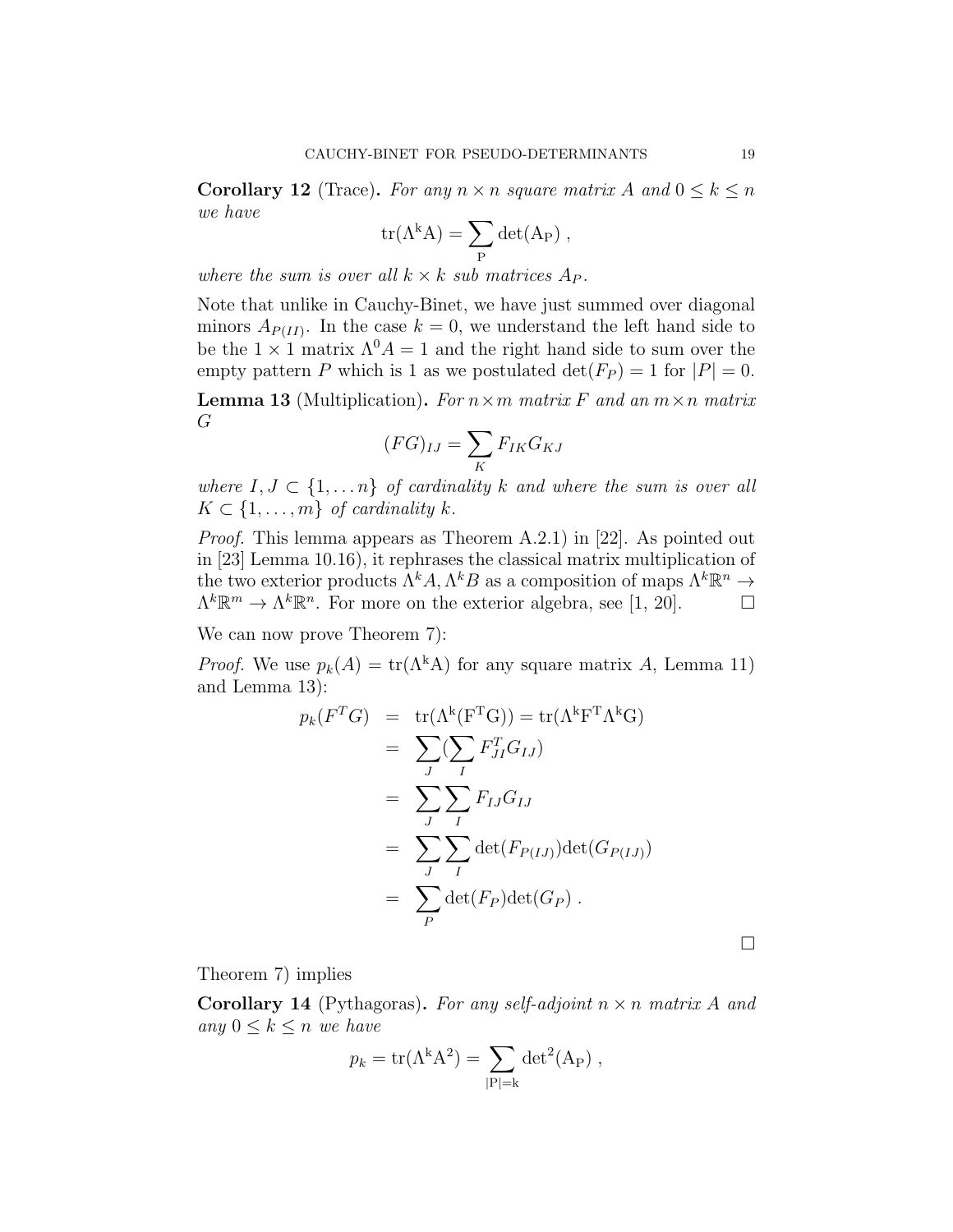where the sum is taken over all minors  $A_{P(I,J)}$  with  $|I|=k, |J|=k$  and where  $p_k$  is a coefficient of the characteristic polynomial  $p_0(-x)^n +$  $p_1(-x)^{n-1} + \cdots + p_n$  of  $A^2$ .

# Remarks.

1) Despite the simplicity of the proof and similar looking results for minor expansion, formulas in multi-linear algebra [33, 4], condensation formulas, trace ideals [53], matrix tree results [7], formulas for the characteristic polynomial [37, 47, 11], pseudo inverses, non-commutative generalizations [51], we are not aware that even the special case of Corollary 6) for the pseudo determinant has appeared anywhere already. In the classical case, where  $A$  is invertible, the Pythagorean identity is also called Lagrange Identity [4].

2) Pythagoras (14) should be compared with the **trace identity** given in Lemma 12). The former deals with a product of matrices and is therefore a "quadratic" identity. The trace identity deals with one matrix only and does not explain Pythagoras yet. For  $k = 1$ , the Cauchy-Binet formula and the trace identity reduce to the definition of the matrix multiplication and the definition of the trace:  $tr(F<sup>T</sup>G) = \sum_{i,j} F_{ij} G_{ij}$ and  $tr(A) = \sum_i A_{ii}$ . If k is the rank of A, then Cauchy-Binet is Theorem 1) and the trace identity is the known formula  $Det(A) = tr(A^kA)$ , where  $k$  is the rank of  $A$ .

#### 7. ROW REDUCTION

One can try to prove Theorem 1) by simplifying both sides of

$$
\mathrm{Det}(F^TG)=\sum_P \det(F_P)\det(G_P)\;,
$$

by applying row operations on  $F$  and  $G$  and using that both sides of the identity are basis independent. We will only illustrate this here as a proof along those lines is probably much longer. This section might have some pedagogical merit however and also traces an earlier proof attempt. The strategy of row reduction is traditionally used in the proof of Cauchy-Binet. In the special case of the product identity  $\det(AB) = \det(A)\det(B)$  already, there is a proof which row reduces the  $n \times 2n$  matrix [A|B]. This strategy does not generalize, as any of the three row reduction steps are false for pseudo-determinants. Lets explain the difficulty: classical row reduction of a matrix A consists of applying swap, scale or subtract operations to A to bring a  $n \times m$ matrix into row reduced echelon form. Exercises in textbooks like [36, 10]) ask to prove that the end result  $\text{rref}(A)$  is independent of the strategy with which these steps are applied. When applying row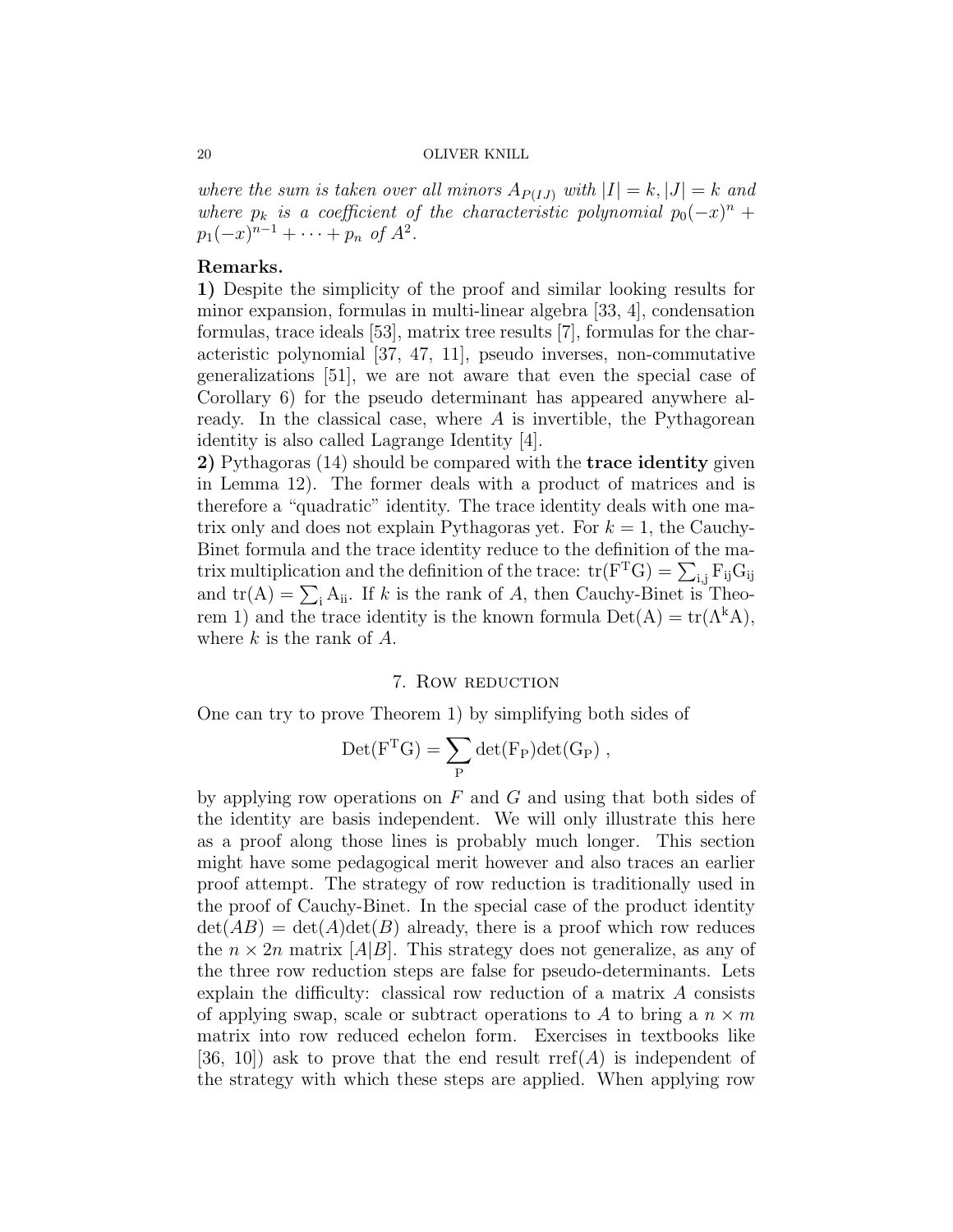reduction to a nonsingular matrix until the identity matrix is obtained, then  $\det(A) = (-1)^r / \prod \lambda_j$ , where r is the number of swap operations used and  $\lambda_i$  are the scaling constants which were applied during the elimination process. While this is all fine for det, for Det it is simply false. Multiplying a zero row with  $\lambda$  or swapping two zero rows does not alter the matrix and does therefore not contribute to the  $(-1)^r$  or scaling factors. For example, swapping the two rows of

$$
\left[\begin{array}{cc} 1 & 1 \\ 0 & 0 \end{array}\right]
$$

does not change the pseudo-determinant, nor does a multiplication of the second row by  $\lambda$ . As far as the "subtraction" part of row reduction, there are more bad news: unlike for the determinant, subtracting a row from an other row can change the pseudo-determinant. For example,

$$
Det\begin{pmatrix} 1 & 1 \ 1 & 1 \end{pmatrix} = 2, Det\begin{pmatrix} 1 & 1 \ 0 & 0 \end{pmatrix} = 1.
$$

These problems can be overcome partly with a safe Gauss elimination which honors a "Pauli exclusion principle": we can do row reduction, as long as we do not deal with pairs of parallel vectors. This analogy leads to the use of alternating multi-linear forms to get a geometric characterization of the pseudo-determinant. Lets assume for simplicity that  $A$  is a square matrix. In this multi-linear setup,  $A$  acts on  $k$ -forms  $f = f_1 \wedge f_2 \wedge \cdots \wedge f_k$  as  $Af = Af_1 \wedge Af_2 \wedge \cdots \wedge Af_k$ . The length of the vector  $f = f_1 \wedge \cdots \wedge f_k$  is defined as the k-volume  $|f|$  of the parallelepiped spanned by the k vectors  $f_1, \ldots, f_k$ . We have  $|f| = \det(F)$ , where F is the matrix  $F_{ij} = f_i \cdot f_j$  and where  $f \cdot g$  denotes the Euclidean dot product. Lets call a row in A independent within A, if it is not parallel to any other nonzero row. Safe row reduction consists of three steps  $A \rightarrow B$  using the following rules: **a**) if an independent row of A is scaled by a factor  $\lambda \neq 0$ , then  $Det(B) = \lambda Det(A)$ , b) if two independent rows in A are swapped, then  $Det(B) = Det(A), c$  if an independent row is subtracted from an other independent row, then  $Det(B) = Det(A)$ . We would like to apply this to the pseudo-determinant of  $A = F^T G$ : lets see what happens if we append a multiple of a given row, starting with the assumption that all of rows are already independent. While it is difficult to predict the effect of adding a multiple of a row to an other row, it is possible to see when what happens to  $A = F^T G$  if such an operation is performed for F and for G.

i) Appending a parallel row.

Given two  $n \times m$  matrices F, G such that  $F^T G$  is nonsingular. Assume  $A<sup>T</sup>$  is the  $n \times (m+1)$  matrix obtained from  $F<sup>T</sup>$  by appending  $\lambda$  times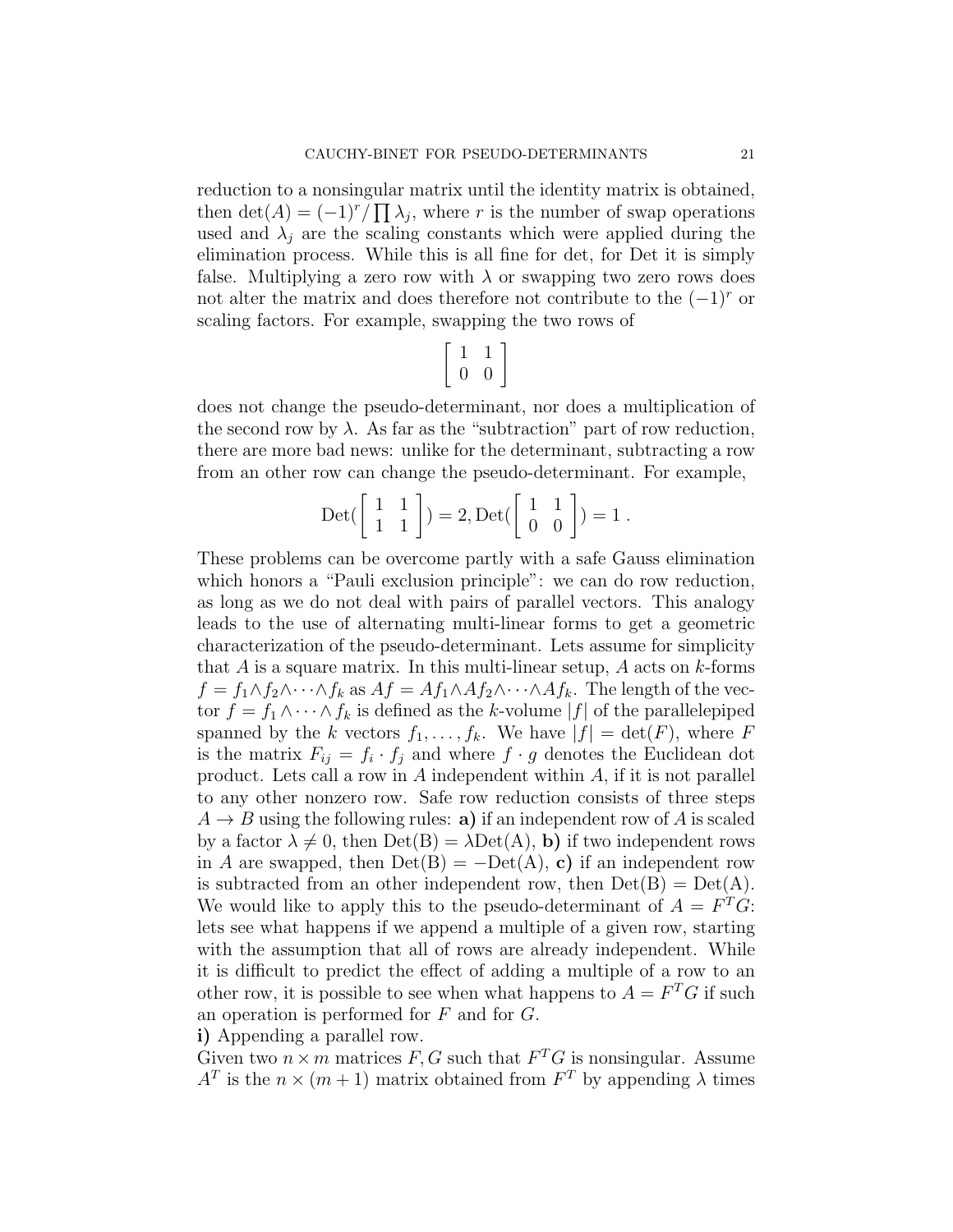the *l*'th row of F at the end. Assume that  $B<sup>T</sup>$  is the  $n \times (m+1)$  matrix obtained from  $G<sup>T</sup>$  by appending  $\mu$  times the *l*'th row of  $G<sup>T</sup>$  at the end. Then both sides of the Cauchy-Binet formula are multiplied by  $1 + \lambda \mu$ . **Proof.** First show that  $\det(A^T B) = \text{Det}(A^T B) = (1 + \lambda \mu) \text{Det}(F^T G)$ . First bring the m row vectors in row reduced echelon form so that we end up both for  $F$  and  $G$  with matrices which are row reduced in the first  $m-1$  rows and for which the m'th and  $m+1$  th row are parallel. If we now reduce the last two rows,  $F^T G$  is block diagonal with  $\begin{bmatrix} 1 & \mu \\ 1 & \mu \end{bmatrix}$  $\lambda \lambda + \mu$ 1 at the end which has pseudo-determinant  $1 + \lambda \mu$ . For every pattern P which does not involve the l'th row, we have  $\det(F_P) = \det(A_P)$  and  $\det(G_P) = \det(B_P)$ . For every pattern  $P$  which does involve the  $l'$  row and not the second last we have  $\det(A_P) = \lambda \det(F_P)$  and  $\det(B_P) = \mu \det(G_P)$ . For every pattern which involves the appended last row as well as the *l*'th row, we have  $\det(A_P) = \det(B_P) = 0.$ 

ii) Given two  $n \times m$  matrices  $F, G$  such that  $F^T G$  and  $F G^T$  have maximal rank. Given  $1 \leq l \leq m$ . Assume the row  $v = \sum_{j=1}^{l} \lambda_j v_j$  is appended to  $F^T$  and  $w = \sum_{j=1}^l \mu_j w_j$  is appended to  $G^T$ , where  $v_j$  are the rows of  $F^T$  and  $w_j$  are the rows of  $G^T$ . Then both sides of the Cauchy-Binet formula are multiplied by  $1 + \sum_{j=1}^{l} \lambda_j \mu_j$ .

**Proof.** Use induction with respect to l, where  $l = 1$  was case (i). When adding a new vector  $l \to l + 1$ , the determinant increases by  $\lambda_{l+1} \mu_{j+1}$ . On the right hand side this is clear by looking at the patterns which involve the last  $(m + 1)$ 'th row.

When adding more rows we do not have explicit formulas any more.

1) This example hopes to illustrate, how difficult it can be to predict what scaling of a row does to the pseudo-determinant. Lets take the  $\sqrt{ }$ 1 2 3 1

rank-2 matrix  $A =$  $\overline{1}$ 1 1 1 2 3 4 and scale successively the first, second

or third row by a factor  $\lambda = 3$ , to get

$$
B = \begin{bmatrix} 3 & 2 & 3 \\ 3 & 1 & 1 \\ 6 & 3 & 4 \end{bmatrix}, C = \begin{bmatrix} 1 & 6 & 3 \\ 1 & 3 & 1 \\ 2 & 9 & 4 \end{bmatrix}, D = \begin{bmatrix} 1 & 2 & 9 \\ 1 & 1 & 3 \\ 2 & 3 & 12 \end{bmatrix}.
$$

While  $\det(A) = -2$  we have  $\det(B) = -8$ ,  $\det(C) = -2$  and  $\det(D) =$ −4. A look at the eigenvalues  $\sigma(A) = \{6.31662, -0.316625, 0\}, \sigma(B) =$  $\{8.89898, -0.898979, 0\}, \sigma(C) = \{8.24264, -0.242641, 0\}$  and  $\sigma(D) =$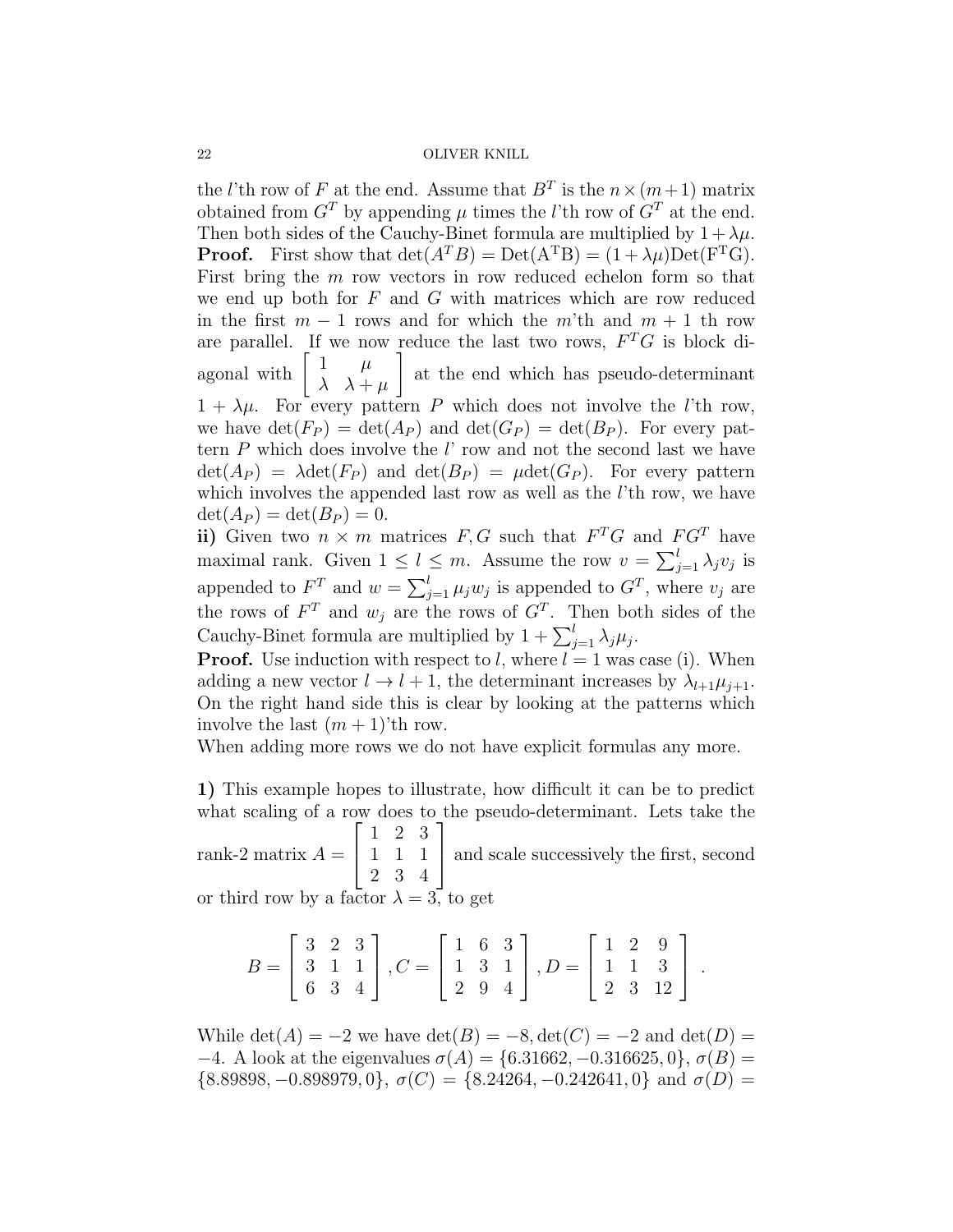{14.2801, −0.28011, 0} confirms how scaling of rows with the same factor can be tossed around the spectrum all over the place. In this  $3 \times 3$ example, we can visualize the situation geometrically. The pseudodeterminant can be interpreted as the area of parallelogram in the image plane. Scaling rows deforms the triangle in different directions and it depends on the location of the triangle, how the area is scaled.

**2)** The two 3×2 matrices 
$$
F = \begin{bmatrix} 1 & 1 \\ 0 & 3 \\ 2 & 1 \end{bmatrix}
$$
,  $G = \begin{bmatrix} 1 & 2 \\ 1 & 1 \\ 1 & 2 \end{bmatrix}$  both have rank

2. If we append 3 times the first row to  $F<sup>T</sup>$  and 2 times the first row to  $G<sup>T</sup>$ , then the pseudo-determinant changes by a factor  $1 + 2 \cdot 3 = 7$ . Indeed, we have  $\det(F^T F) = -9$  and  $\det(A^T B) = -63$  with  $A =$  $\lceil$  $\overline{1}$ 1 1 3 0 3 0 2 1 6 1 | and  $B =$  $\sqrt{ }$  $\overline{1}$ 1 2 4 1 1 2 1 2 4 1  $\vert \cdot$ 

If we append 3 times the first row of  $F<sup>T</sup>$  to  $F<sup>T</sup>$  and 2 times the **second** row of  $G<sup>T</sup>$  to  $G<sup>T</sup>$  however, then the pseudo-determinant does not change because  $1 + \sum_i \mu_i \lambda_i = 1$ . Indeed we compute  $\det(A^T B) = -9$  with  $\begin{bmatrix} 1 & 1 & 3 \end{bmatrix}$   $\begin{bmatrix} 1 & 2 & 2 \end{bmatrix}$ 

$$
A = \begin{bmatrix} 0 & 3 & 0 \\ 2 & 1 & 6 \end{bmatrix} \text{ and } B = \begin{bmatrix} 1 & 1 & 2 \\ 1 & 2 & 2 \end{bmatrix}.
$$

3) This is an example of  $4 \times 2$  matrices  $F, G$ , where the first matrix has rank 2 and the second matrix has rank 1. If  $F =$  $\sqrt{ }$  $\begin{matrix} \phantom{-} \end{matrix}$ 1 1 2 1 3 1 4 1 1  $\begin{matrix} \phantom{-} \end{matrix}$  $, G =$ 

 $\sqrt{ }$  $\Big\}$ 1 1 2 2 3 3 4 4 1  $\Bigg\}$ Then  $F^T G = \begin{bmatrix} 30 & 30 \\ 10 & 10 \end{bmatrix}$  which has pseudo-determinant 40.

If we multiply the second row of  $F<sup>T</sup>$  with a factor 2, we get  $F<sub>1</sub>$  =  $\begin{bmatrix} 1 & 2 \end{bmatrix}$ 1

$$
\begin{bmatrix} 2 & 2 \ 3 & 2 \ 4 & 2 \end{bmatrix}
$$
, and  $F_1^T G = \begin{bmatrix} 30 & 30 \ 20 & 20 \end{bmatrix}$  which has pseudo-determinant 50. If

we swap two rows of  $F^T$ , we get  $F_2 =$  $\sqrt{ }$  2 1 2 2 2 3 2 4 1  $\begin{matrix} \phantom{-} \end{matrix}$ and  $F_2^T G =$  $\left[\begin{array}{cc} 10 & 10 \\ 30 & 30 \end{array}\right]$ 

which has the same pseudo-determinant 40. If we subtract the second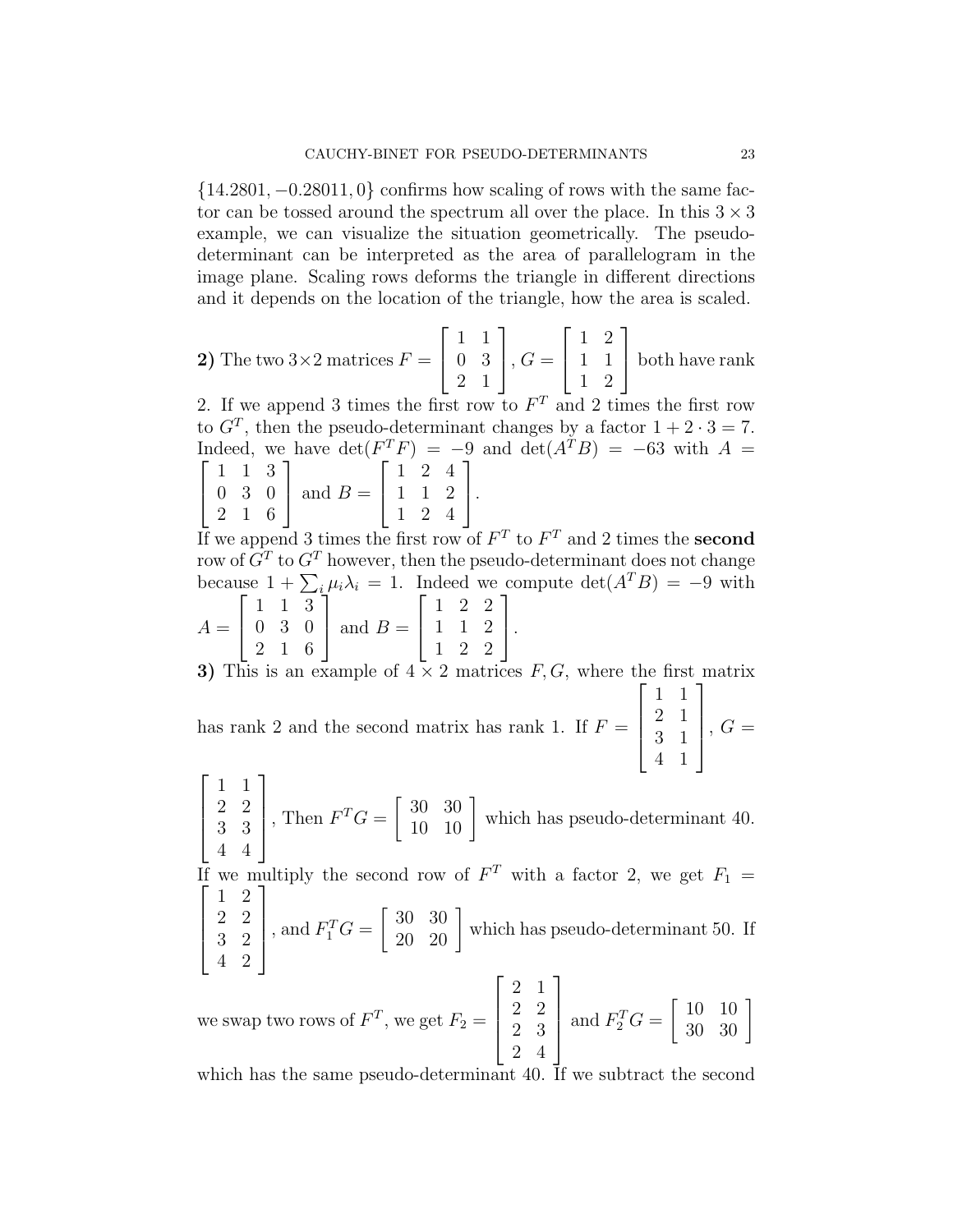row of  $F^T$  from the first row of  $F^T$ , we get  $F_3 =$  $\lceil$  $\Big\}$ 0 1 1 1 2 1 3 1 1  $\begin{matrix} \phantom{-} \end{matrix}$ and  $F_3^T G =$ 

 $\begin{bmatrix} 20 & 20 \\ 10 & 10 \end{bmatrix}$  which has pseudo-determinant 30.

Finally, let's append twice the first row of  $F<sup>T</sup>$  to  $F<sup>T</sup>$  and three times the

first row of 
$$
G^T
$$
 to  $G^T$  to get  $A = \begin{bmatrix} 1 & 1 & 2 \\ 2 & 1 & 4 \\ 3 & 1 & 6 \\ 4 & 1 & 8 \end{bmatrix}$  and  $B = \begin{bmatrix} 1 & 1 & 3 \\ 2 & 2 & 6 \\ 3 & 3 & 9 \\ 4 & 4 & 12 \end{bmatrix}$ ,  
so that  $A^T B = \begin{bmatrix} 30 & 30 & 90 \\ 10 & 10 & 30 \\ 60 & 60 & 180 \end{bmatrix}$  which has rank 1 and  $Det(A^T B) =$ 

,

220. For random  $4 \times 2$  matrices  $\overline{F}$ ,  $G$ , scaling a row of  $F<sup>T</sup>$  by  $\lambda$  changes the determinant of  $F^T G$  by  $\lambda$ , swapping two rows of  $F^T$  swaps the determinant of  $F^T G$  and subtracting a row of  $F^T$  from an other row does not change the determinant. After appending  $\lambda$  times a rows to  $F<sup>T</sup>$  and  $\mu$  times a row to  $G<sup>T</sup>$ , we would get the pseudo-determinant scaled by a factor  $1 + \lambda \mu = 7$ .

# 8. Remarks

A) Pseudo-determinants are useful also in infinite dimensions. In infinite dimensions, one has regularized Fredholm determinants  $det(1 +$  $A) = \sum_{k=0}^{\infty} \text{tr}(\Lambda^k A)$  for trace class operators A. If A and B are trace class, then they satisfy the Cauchy-Binet formula  $\det((1+A)(1+B)) =$  $\det(1+A)\det(1+B)$  and Fredholm determinants are continuous on trace class operators. (See i.e. [52, 53]). Pseudo-determinants make an important appearance for zeta regularized Ray-Singer determinants [35] of Laplacians for compact manifolds using the Minakshisundaraman-Pleijel zeta function defined by the Laplacian. These determinants are always pseudo-determinants because Laplacians on compact Riemannian manifolds always have a kernel. For the Dirac operator  $A = i\frac{d}{dt}$ on the circle, which has eigenvalues *n* to the eigenvalues  $e^{-in}$  the Dirac operator  $\frac{d}{dt}$ zeta function is  $\zeta(s) = \sum_{n>0} n^{-s}$ . Since  $\zeta'(0) = -1$ , the circle has the Dirac Ray-Singer determinant  $Det(D) = e$ . This must be seen as a regularized pseudo-determinant because only the nonzero eigenvalues have made it into the zeta function.

B) Theorem 1) will allow to give a combinatorial description of the pseudo-determinant of the Laplace-Beltrami operator  $L = (d + d^*)^2$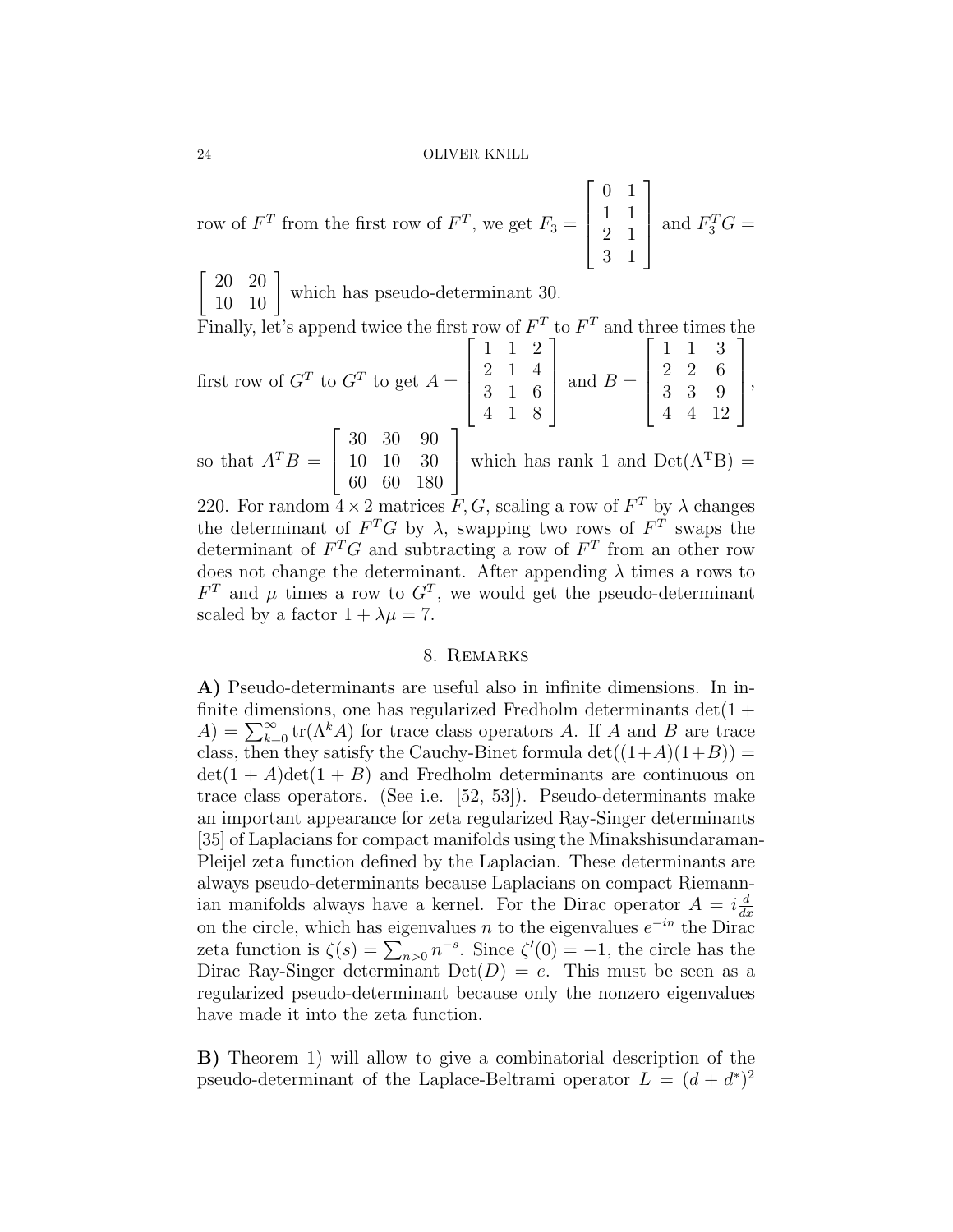acting on discrete differential forms of a finite simple graph. The right hand side of Cauchy-Binet for pseudo determinants can be expressed in terms of trees. If  $D = d + d^*$  is the Dirac matrix of a finite simple graph, then  $L = D^2$  is the Laplace-Beltrami operator L acting on discrete differential forms. It is a  $v \times v$  matrix if v is the total number of simplices in the graph. The formula implies there that  $Det(L)$  is the number of maximal complete trees in a double cover of  $G$  branched at a single vertex. Like the classical matrix tree theorem which gives an interpretation of the  $Det(L_0)$  where  $L_0$  is the matrix Laplacian on function, the Dirac matrix theorem gives an interpretation of  $Det(L)$ , where L is the Laplace-Beltrami operator acting on discrete differential forms. Things are a bit more interesting in the Dirac case because trees come with a positive or negative sign and unlike in the classical matrix tree theorem,  $\det(D_P^2)$  does no more correspond to a single tree only. One has to look at a branched double cover of the graph so that we have to interpret  $\det(D_P) \det(D_P)$  a signed number of maximal labeled trees in a double cover of the simplex graph  $\mathcal G$  branched at the base point. Now,  $Det(D)$  is divisible by the number of vertices |V| in the original graph G, if G is connected. Note that for the scalar Laplacian  $\mathcal{L}_0$  of the simplex graph  $\mathcal{G}$ , the classical matrix tree just counts the number of trees in G but this is a different matrix than the form Laplacian  $(d + d^*)^2$ , even so they are both square  $v \times v$  matrices. As  $\mathcal G$  is a connected graph with v vertices, the kernel of  $\mathcal{L}_0$  is one dimensional and  $Det(\mathcal{L}_0)$  is divisible by v. The kernel of L however has a dimension  $\sum_i b_i$  where  $b_k = \dim(H^k(G))$  of G. In this linear algebra context it is worth mentioning that the Euler-Poincaré identity  $\sum_k (-1)^k b_k = \sum_k (-1)^k v_k$  for the Euler characteristic of G or the Hodge formula  $b_k = \dim(\ker(L_k))$ for the dimension of the k-harmonic forms are elementary (see  $[27, 29]$ ).

C) For circle graphs  $C_n$ , the scalar Laplacian  $L = L_0$  satisfies

$$
Det(L) = \prod_{k=1}^{n-1} 4 \sin(\frac{k\pi}{n})^2 = n^2.
$$

We have looked at Birkhoff sums  $\sum_{k=1}^{n-1} \log(\sin^2(\pi k \alpha/n))$  for Diophantine  $\alpha$  in [31, 26] and studied the roots of the zeta functions of these graphs which are entire functions

$$
\zeta_n(s) = \sum_{k=1}^{n-1} 2^{-s} \sin^{-s}(\pi \frac{k}{n})
$$

in [30].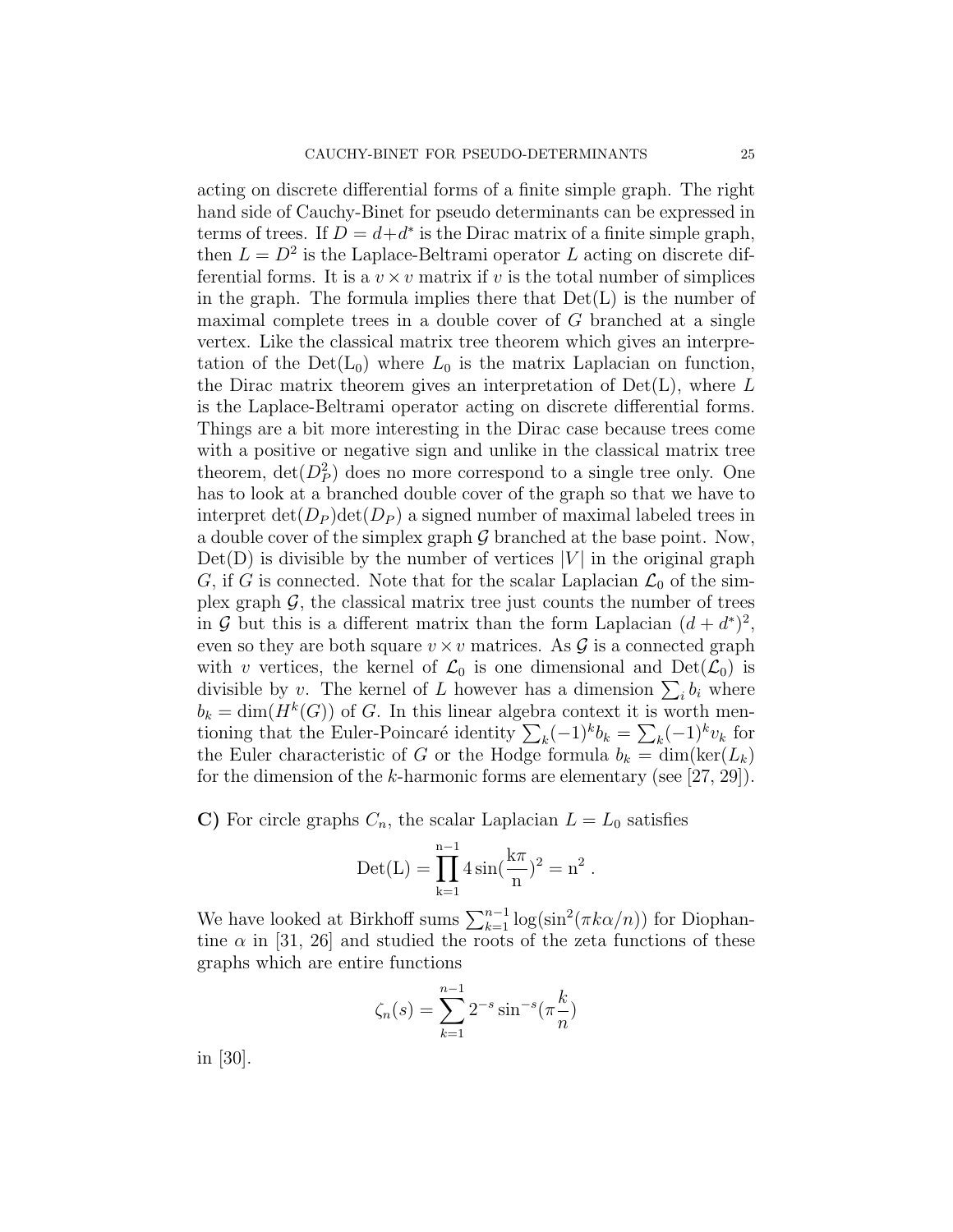D) Let A be the adjacency matrix of a finite simple weighted graph. The later means that real values  $A_{ij} = A_{ji}$  called weights are assigned to the edges of the graph. A sub-matrix  $P = P_{K,L}$  is obtained by restricting to a sub pattern. If the square of  $\det(P)^2$  is called the benefit of the sub-pattern and  $Det<sup>2</sup>(A)$  the benefit of the matrix, then the Pythagorean pseudo-determinant formula (6) tells that the square  $Det<sup>2</sup>(A)$  is the sum of the benefits of all  $k \times k$  sub patterns, where k is the rank of A. The formula  $Det(1 + A^2)$  is the sum of the benefits over all possible sub patterns. This picture confirms that both Det or det are interesting functionals.

E) Lets look at a probability space of symmetric  $n \times n$  matrices which take values in a finite set. We can ask which matrices maximize or minimize the pseudo-determinant. Pseudo-determinants can be larger than expected: for all  $2 \times 2$  matrices taking values in 0, 1, the maximal determinant is 1 while the maximal pseudo-determinant is 2, obtained for the matrix where all entries are 1. On a probability space  $(\Omega, P)$  of matrices, where matrix entries have continuous distribution, it does of course not matter whether we take the determinant functional or pseudo-determinant functional because non-invertible matrices have zero probability. But we can ask for which  $n \times n$  matrices taking values in a finite set, the pseudo-determinant  $Det(A)$  is maximal.

F) We can look at the statistics of the pseudo-determinant on the Erdös-Renyi probability space of all finite simple graphs  $G = (V, E)$ of order  $|V| = n$  similar than for the Euler characteristic or the dimension of graph in [25]. Considering the pseudo-determinant functional on the subset of all connected graphs could be interesting. While the minimal pseudo-determinant is achieved for the complete graphs where  $Det(D(K_n)) = -n^{2^{n-1}-1}$ , it grows linearly for linear graphs  $Det(D(L_n)) = n(-1)^{n-1}$  and quadratically for cycle graphs  $Det(D(C_n))$  $n^2(-1)^{n-1}$ , where  $D = D(C_n)$  is a  $2n \times 2n$  matrix and  $D^2$  is a block matrix containing two copies  $L_0, L_1$  of the  $n \times n$  scalar Laplacian  $L_0$ and  $Det(D^2) = Det(L_0)Det(L_1) = Det^2(L_0) = n^4$ . The complete graph with one added spike seems to lead to the largest pseudo determinant. We computed the pseudo-determinant for all graphs up to order  $n = 7$ , where there are  $1'866'256$  connected graphs. It suggests that a limiting distribution of the random variable  $X(G) = \log(|\text{Det}(L(G)|))$  might exist on the probability space of all connected graphs  $G$  in the limit  $n \to \infty$ .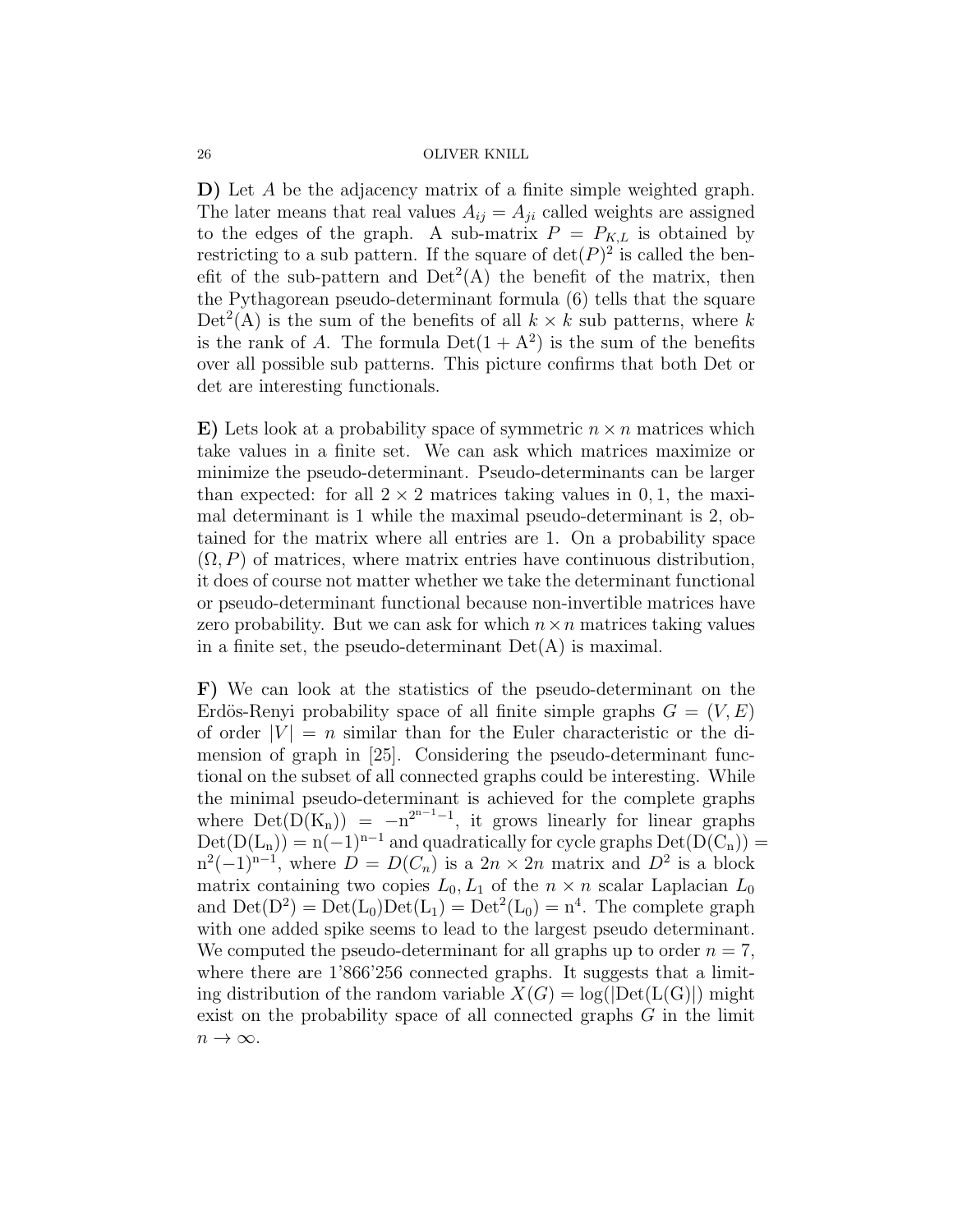G) The results were stated over fields of characteristic zero. Since multi-linear algebra can be done over any field  $K$ , Theorem 7) generalizes. Determinants over a commutative ring  $K$  can be characterized as an alternating *n*-linear function D on  $M(n, K)$  satisfying  $D(1) = 1$ (see e.g. [21, 18]). As discussed, this does not apply to pseudodeterminants. Is there an elegant axiomatic description of pseudodeterminants? I asked this Fuzhen Zhang after his plenary talk in Providence who informed me that it is not a generalized matrix function in the sense of Marcus and Minc [38], who introduced functions of the type  $d(A) = \sum_{x \in H} \chi(x) \prod A_{i,x(i)}$ , where H is a subgroup of the symmetric group and  $\chi$  is a character on H. Indeed, the latter is continuous in  $A$ , while the pseudo determinant is not continuous as a function on matrices.

#### Appendix

We add some Mathematica routines which illustrate the results in this paper. First, we list an implementation of the pseudo determinant, using the first non zero entry  $p_k$  of the Characteristic polynomial multiplied by  $(-1)^k$ 

 $\overline{a}$ FirstNon0  $[s_-] := -(-1)^{\hat{ }}$  ArrayRules  $[s] [[1,1,1]]$  ArrayRules  $[s] [[1,2]]$ ;  $PDet[A_{-}]:= FirstNon0 [CoefficientList] CharacteristicPolynomial [A, x], x]];$ ✝ ✆

Next we look at the procedure "PTrace" - the P stands for Pauli trace which produces the pairing  $\langle F, G \rangle_k$ , which is the sum over all products  $\det(F_P) \det(G_P)$  where P runs over  $k \times k$  sub matrices. We compute the list of Pauli traces and a generating function  $t(x)$  which will match the characteristic polynomial  $p(x)$  of  $F<sup>T</sup>G$ . There is a perfect match as our theorem tells that  $p(x) = t(x)$ .

```
\overbrace{\text{PTrace} \ [\text{A}_{-}, \text{B}_{-}, \text{k-}]:=\text{Module}[\{\text{U}, \text{V}, \text{m}=\text{Length} \ [\text{A}] \ , \text{n}=\text{Length} \ [\text{A} \ [\ [1] \ ] \ , \ \text{s}=\{\}, \text{t}=\{\} \},U=Partition [ Flatten [ Subsets [ Range[m], \{k, k\}]], k]; u=Length [U];
  \verb|V=Partition\verb|[Flatten|[Subsets\verb|Range[n],\{k,k\}]]\>, k]; \verb| v=Length[V];\text{Do}[\text{ s}=\text{Append}[\text{ s} , \text{Table}[\text{A}[[\text{U}[[i, \text{u}]], \text{V}[[j, \text{v}]]]], \{\text{u}, \text{k}\}, \{\text{v}, \text{k}\}]], \{\text{i}, \text{u}\}, \{\text{j}, \text{v}\}];\textbf{Do}[\ t = \textbf{Append}[\ t \text{ , Table } [B\text{ }][\text{ }U\text{ }][\ i \text{ , }u \text{ }],\text{ }V\text{ }[[\ j \text{ , }v \text{ }]]\text{ }],\{\text{u},\text{k}\},\{\text{v},\text{k}\}]]\text{ ,}\{\text{i}\text{ , }u\},\{\text{j}\text{ , }v\}\text{ }];Sum[Det[s[[1]]] * Det[t[[1]]], \{ 1, Length[s] \} ]];\text{PTraces} \ [\ \text{A}_{-}, \text{B}_{-} ]\!:=\! (-\text{x}) \ \text{``m+Sum} \big[ (-\text{x}) \ \text{``(m-k)} \ \ \text{PTrace} \ [\ \text{A}, \text{B}, \text{k} \ ] \ , \{ \ \text{k}, \text{1}, \text{Min} \ [\ \text{n}, \text{m} \ ] \ \big\} \big] \, ;n=5; m=7; r=4; RandomMatrix [n_-,m_-]:=\textbf{Table} [RandomInteger [2r]-r, {n}, {m}] ;F=RandomMatrix[n,m]; G=RandomMatrix[n,m];CharacteristicPolynomial [Transpose [F]. G, x]PTraces [F,G]
✝ ✆
```
The code for experiments made to discover Theorem 7) generates matrices  $F, G$  and then  $A = F^T G$  and  $B = FG^T$  for which both have zero determinant. This assures that we are in a situation, which cannot be explained by the classical Cauchy-Binet theorem. Then we compute both polynomials: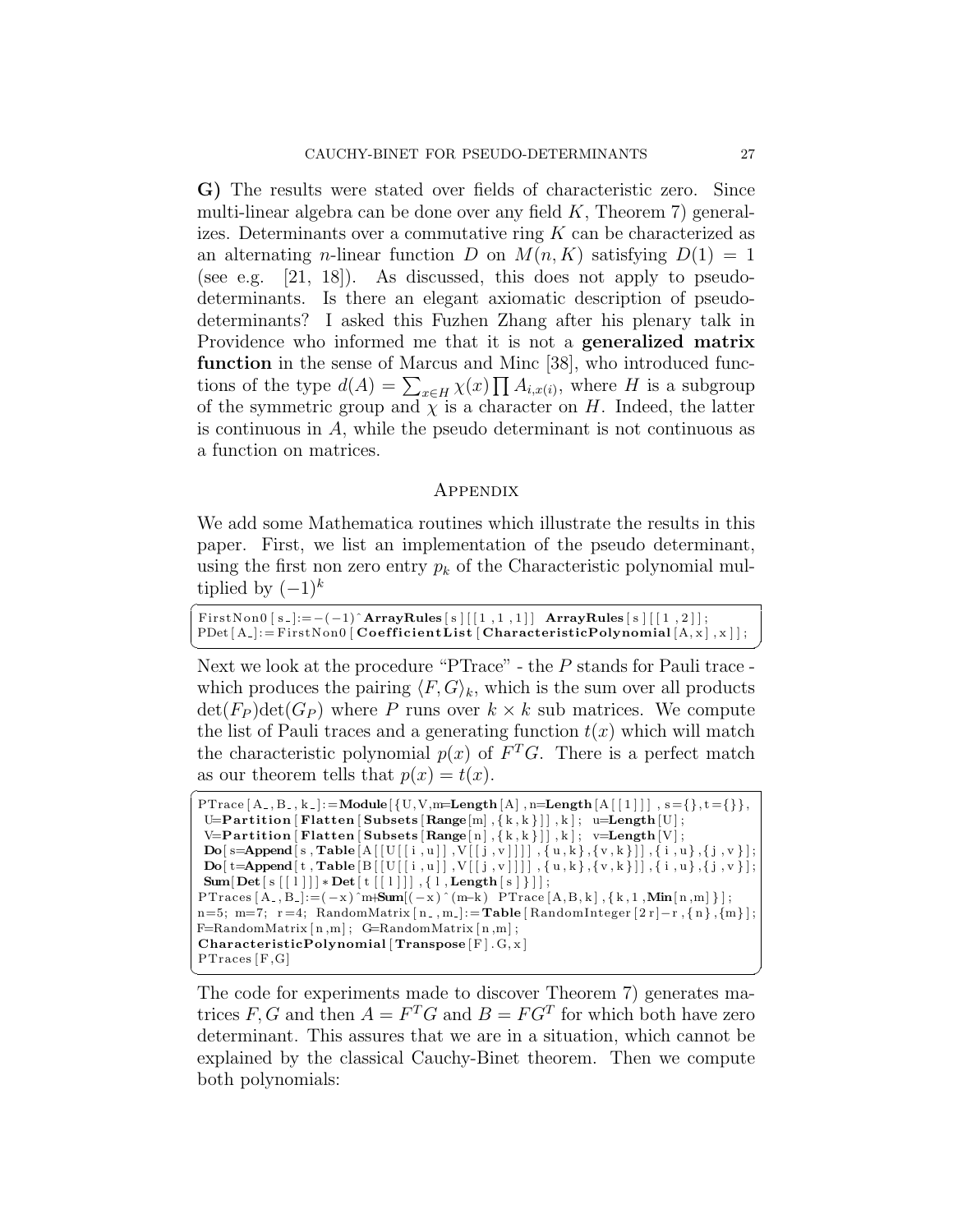$\overline{\phantom{a}}$   $\overline{\phantom{a}}$   $\overline{\phantom{a}}$   $\overline{\phantom{a}}$   $\overline{\phantom{a}}$   $\overline{\phantom{a}}$   $\overline{\phantom{a}}$   $\overline{\phantom{a}}$   $\overline{\phantom{a}}$   $\overline{\phantom{a}}$   $\overline{\phantom{a}}$   $\overline{\phantom{a}}$   $\overline{\phantom{a}}$   $\overline{\phantom{a}}$   $\overline{\phantom{a}}$   $\overline{\phantom{a}}$   $\overline{\phantom{a}}$   $\overline{\phantom{a}}$   $\overline{\$ 

 $\frac{1}{\sqrt{2}}$   $\frac{1}{\sqrt{2}}$   $\frac{1}{\sqrt{2}}$   $\frac{1}{\sqrt{2}}$   $\frac{1}{\sqrt{2}}$   $\frac{1}{\sqrt{2}}$   $\frac{1}{\sqrt{2}}$   $\frac{1}{\sqrt{2}}$   $\frac{1}{\sqrt{2}}$   $\frac{1}{\sqrt{2}}$   $\frac{1}{\sqrt{2}}$   $\frac{1}{\sqrt{2}}$   $\frac{1}{\sqrt{2}}$   $\frac{1}{\sqrt{2}}$   $\frac{1}{\sqrt{2}}$   $\frac{1}{\sqrt{2}}$   $\frac{1}{\sqrt{2}}$ 

```
R:=RandomMatrix [n,m];
```

```
Sh u f f l e :=Module\{\}\, F=R;G=R;A=Transpose [F] . G;B=F. Transpose [G] ;
Shuffle; While [Abs[Det[A]]+Abs[Det[B]]>0, Shuffle;
{CharacteristicPolynomial [Transpose [F]. G, x], PTraces [F,G]}
```
Here we compare the coefficients stated first in Theorem 7):

```
\boxed{\text{F=RandomMatrix} \mid n,m}; \ \text{G=RandomMatrix} \mid n,m;PTr[A_-, B_-]:=1+Sum[z^k PTrace[A, B, k], \{k, 1, Min[n, m]\}],{Det}[IdentityMatrix [m]+z Transpose [F]. G], PTr [F, G]}
```
And now we give examples of the identity in Corollary 8):

```
\widehat{A}=RandomMatrix [n,m]; B=RandomMatrix [n,m];
 { \{Det | \; IdentityMatrix[m] \; + \; Transpose[A].B \} , \; PTraces[A.B] \; / \; x->-1 \} }\frac{1}{\sqrt{2}} \frac{1}{\sqrt{2}} \frac{1}{\sqrt{2}} \frac{1}{\sqrt{2}} \frac{1}{\sqrt{2}} \frac{1}{\sqrt{2}} \frac{1}{\sqrt{2}} \frac{1}{\sqrt{2}} \frac{1}{\sqrt{2}} \frac{1}{\sqrt{2}} \frac{1}{\sqrt{2}} \frac{1}{\sqrt{2}} \frac{1}{\sqrt{2}} \frac{1}{\sqrt{2}} \frac{1}{\sqrt{2}} \frac{1}{\sqrt{2}} \frac{1}{\sqrt{2}}
```
Finally, lets illustrate the multi-linear Lemma 13) by building two matrices  $F, G$  and then comparing the matrix product of the exterior powers  $\Lambda^k F$ ,  $\Lambda^k G$  with the exterior power  $\Lambda^k(FG)$  of the product  $FG$ :

```
\sqrt{\text{WedgeP}[\text{F}_{-,k-}]:=\text{Module}[\{\text{U},\text{V},\text{m}=\text{Length}[\text{F}],\text{n}=\text{Length}[\text{F}[[1]]]\},U=Partition [ Flatten [ Subsets [ Range[m], \{k, k\}] ], k ]; u=Length [U];
   \verb|V=Partition|\label{def:rel} {\small \textbf{Future}}\left[\textbf{Subset}\left[n\right],\left\{\textcolor{red}{k}\,,\textcolor{red}{k}\,\right\}]\right],\textcolor{red}{k}\mid\textcolor{red}{; \textbf{v}=\textbf{Length}\left[V\right];}Table [Det[Table [F[[U[[i,u]],V[[j],v]]]], \{u, k\}, \{v, k\}]] , \{i, u\}, \{j, v\}]];
 F=RandomMatrix[n,m]; G=RandomMatrix[n,m];\bf Transpose\left[ \, WedgeP\left[ \, F \, , \, 3 \, \right] \, \right] \, . \, WedgeP\left[ \, G \, , \, 3 \, \right] \,\, \text{ \quad \  WedgeP\left[ \, \text{Transpose}\left[ \, F \, \right] \, . \, G \, , \, 3 \, \right] }
```
✝ ✆

#### **REFERENCES**

- [1] R. Abraham, J.E. Marsden, and T. Ratiu. Manifolds, Tensor Analysis and Applications. Applied Mathematical Sciences, 75. Springer Verlag, New York etc., second edition, 1988.
- [2] M. Aigner. Combinatorial Theory. Springer Verlag, 1979.
- [3] M. Aigner and G.M. Ziegler. Proofs from the book. Springer Verlag, Berlin, 2 edition, 2010. Chapter 29.
- [4] W. Willems B. Huppert. Lineare Algebra. Vieweg,Teubner, 2 edition, 2010.
- [5] R.B. Bapat. Outer inverses: Jacobi type identities and nullities of submatrices. Linear Algebra and Its Applications, 361:107–120, 2003.
- [6] J. Biao and A. Ben-Israel. Minors of the Moore-Penrose inverse. Linear Algebra and Its Applications, 195:191–207, 1993.
- [7] N. Biggs. Algebraic Graph Theory. Cambridge University Press, 1974.
- [8] J.P.M. Binet. Mémoire sur un systeme de formules analytiques, et leur application à des considerations géométriques. J. de l'Ecole Polytechnique IX, Cahier 16:280–302, page 287, 1813.
- [9] N. Bourbaki. Elements d'histoire des Mathematiques. Springer, 1984.
- [10] O. Bretscher. *Linear algebra with applications*. Prentice Hall, 2009.
- [11] B. Brooks. The coefficients of the characteristic polynomial in terms of the eigenvalues and the elements of an  $n \times n$  matrix. Appl. Math. Lett., 19(6):511– 515, 2006.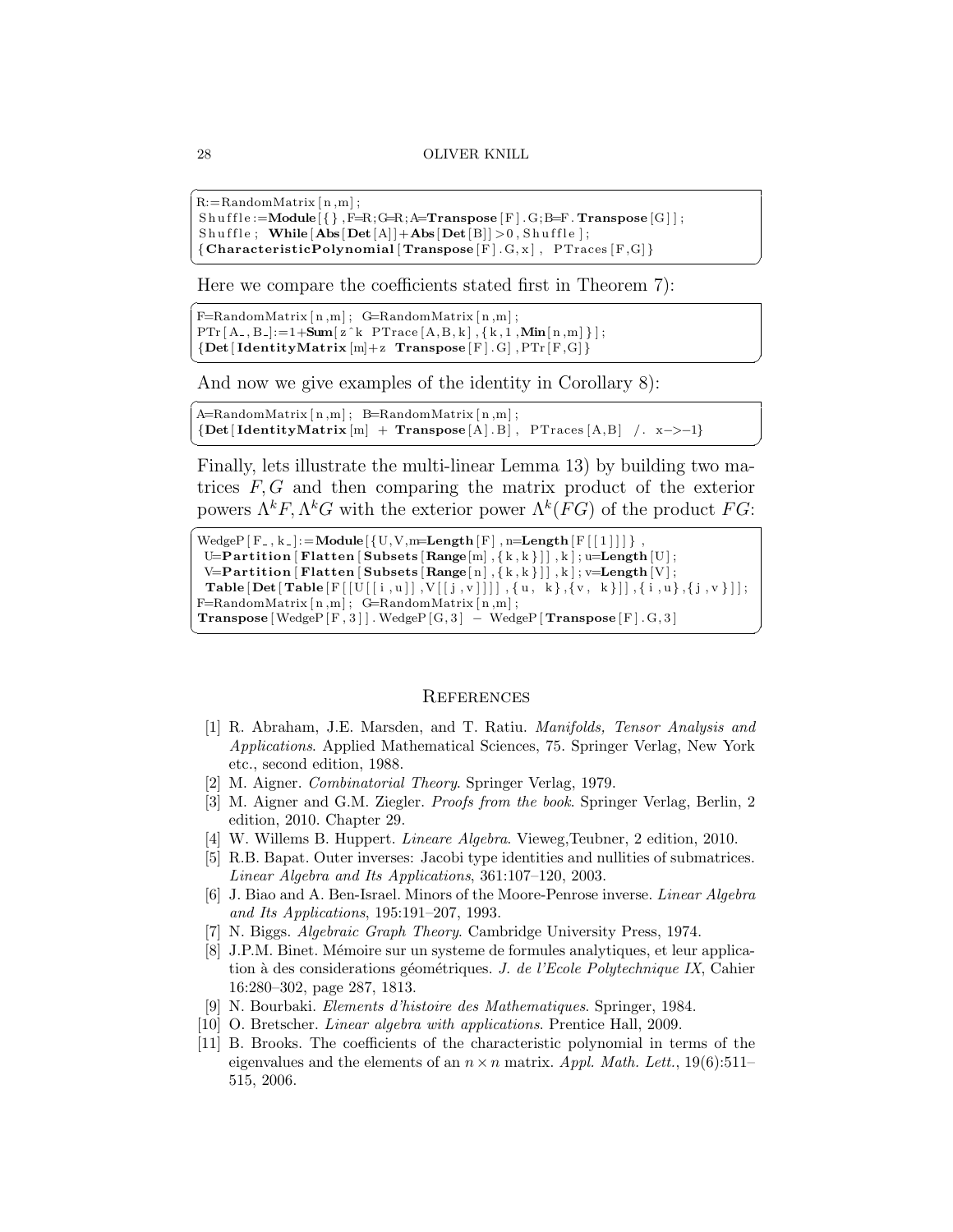- [12] R.A. Brualdi and H. Schneider. Determinantal identities: Gauss, Schur, Cauchy, Sylvester, Kronecker, Jacobi, Binet, Laplace, Muir, and Cayley. Linear Algebra Appl., 52/53:769–791, 1983.
- [13] K.A. Bush. Classroom Notes: An Interesting Result on Almost Square Matrices and the Cauchy-Binet Theorem. Amer. Math. Monthly, 69(7):648–649, 1962.
- [14] A. Cauchy. Memoire sur le nombre de valeurs qu'une fonction peut obtenir. J. de l'Ecole Polytechnique X, pages 51–112, 1815.
- [15] A. Cayley. On the theory of determinants. Transactions of the Cambridge Philosophical Society, VIII:1–16, 1843.
- [16] J.L. Coolidge. A history of geometrical methods. Oxford University Press, and Dover, 1940 and 2003.
- [17] P. A. Deift. Applications of a commutation formula. Duke Math. J., 45(2):267– 310, 1978.
- [18] J. Dieudonné. Grundzüge der modernen Analysis. Vieweg, dritte edition, 1985.
- [19] I. Gohberg and S. Goldberg. Basic Operator Theory. Birkhäuser, 1980.
- [20] W.H. Greub. Multilinear Algebra. Springer, 1967.
- [21] K. Hoffman and R.A. Kunze. *Linear Algebra*. Prentice-Hall, 1961.
- [22] P. Lancaster I. Gohberg and L. Rodman. Invariant Subspaces of Matrices with Applications, volume 51 of Classics in Applied Mathematics. SIAM, 2006.
- [23] I.R.Shafarevich and A.O. Remizov. Linear Algebra and Geometry. Springer, 2009.
- [24] M. Kline. Mathematical Thought from Ancient to Modern Time. Oxford University Press, 1972.
- [25] O. Knill. The dimension and Euler characteristic of random graphs. http://arxiv.org/abs/1112.5749, 2011.
- [26] O. Knill. Selfsimilarity in the Birkhoff sum of the cotangent function. http://arxiv.org/abs/1206.5458, 2012.
- [27] O. Knill. The McKean-Singer Formula in Graph Theory. http://arxiv.org/abs/1301.1408, 2012.
- [28] O. Knill. Counting rooted forests in a network. http://arxiv.org/abs/1307.3810, 2013.
- [29] O. Knill. The Dirac operator of a graph. http://arxiv.org/abs/1306.2166, 2013.
- [30] O. Knill. The zeta function for circular graphs. http://arxiv.org/abs/1312.4239, December 2013.
- [31] O. Knill and F. Tangerman. Selfsimilarity and growth in Birkhoff sums for the golden rotation. Nonlinearity, 21, 2011.
- [32] E. Knobloch. Der Beginn der Determinantentheorie. Hildesheim, 1980.
- [33] T. Konstantopoulos. A multilinear algebra proof of the Cauchy-Binet formula and a multilinear version of Parseval's identity. http://http://arxiv.org/abs/1305.0644, 2013.
- [34] P. Lancaster and M. Tismenetsky. The Theory of Matrices. Computer Science and Applied Mathematics. Academic Press, 1985.
- [35] M.L. Lapidus and M.van Frankenhuijsen. Fractal Geometry, Complex Dimensions and Zeta Functions. Springer, 2006.
- [36] D.C. Lay. Linear Algebra and its applications. Pearson, 2006.